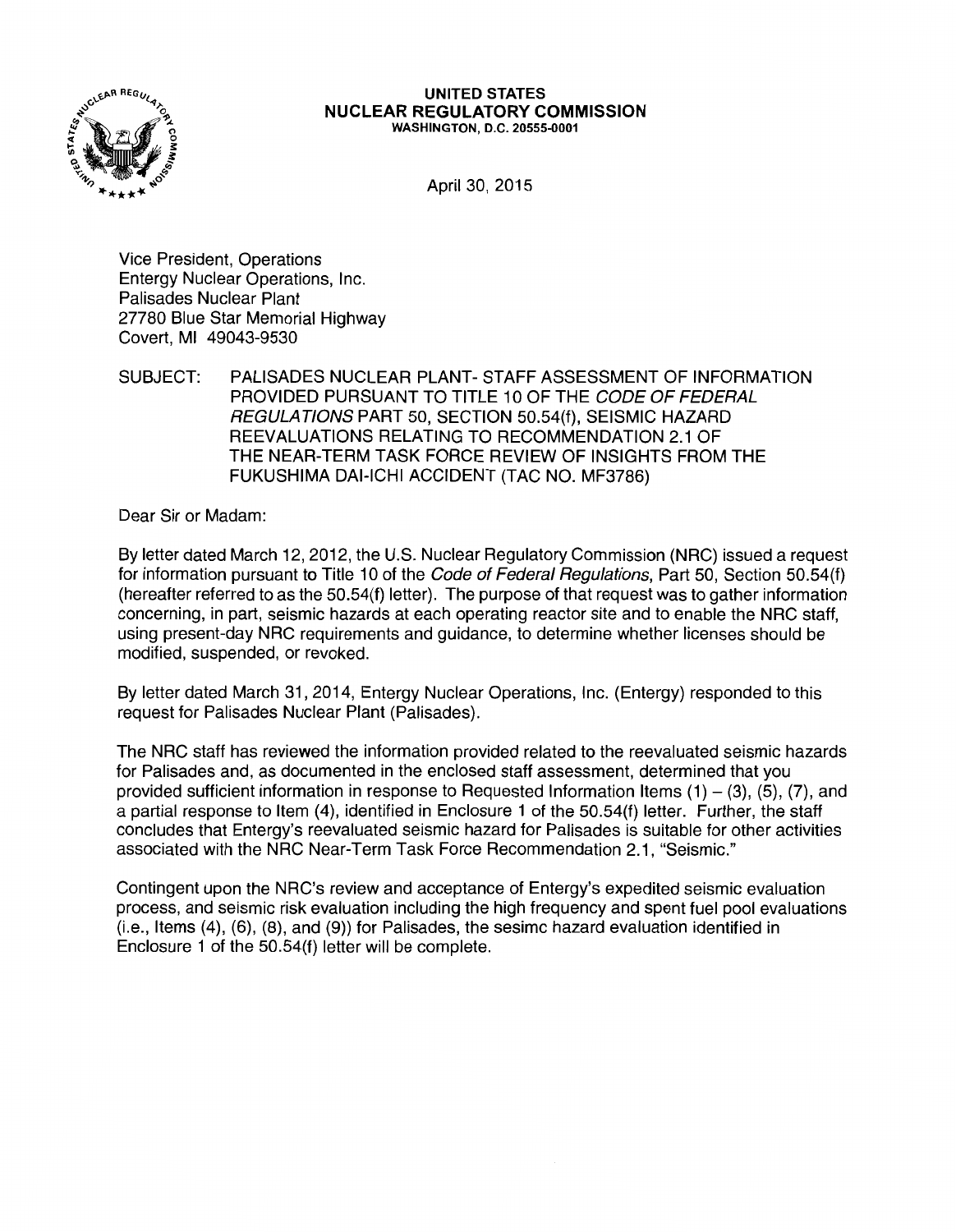If you have any questions, please contact me at (301) 415-6197 or via e-mail at Tekia.Govan@nrc.gov.

Sincerely,

 $V_0 V = V_1 Q$ 

Tekia Govan, Project Manager Hazards Management Branch Japan Lessons-Learned Division Office of Nuclear Reactor Regulation

Docket No. 50-255

Enclosure: Staff Assessment of Seismic Hazard Evaluation and Screening Report

cc w/encl: Distribution via Listserv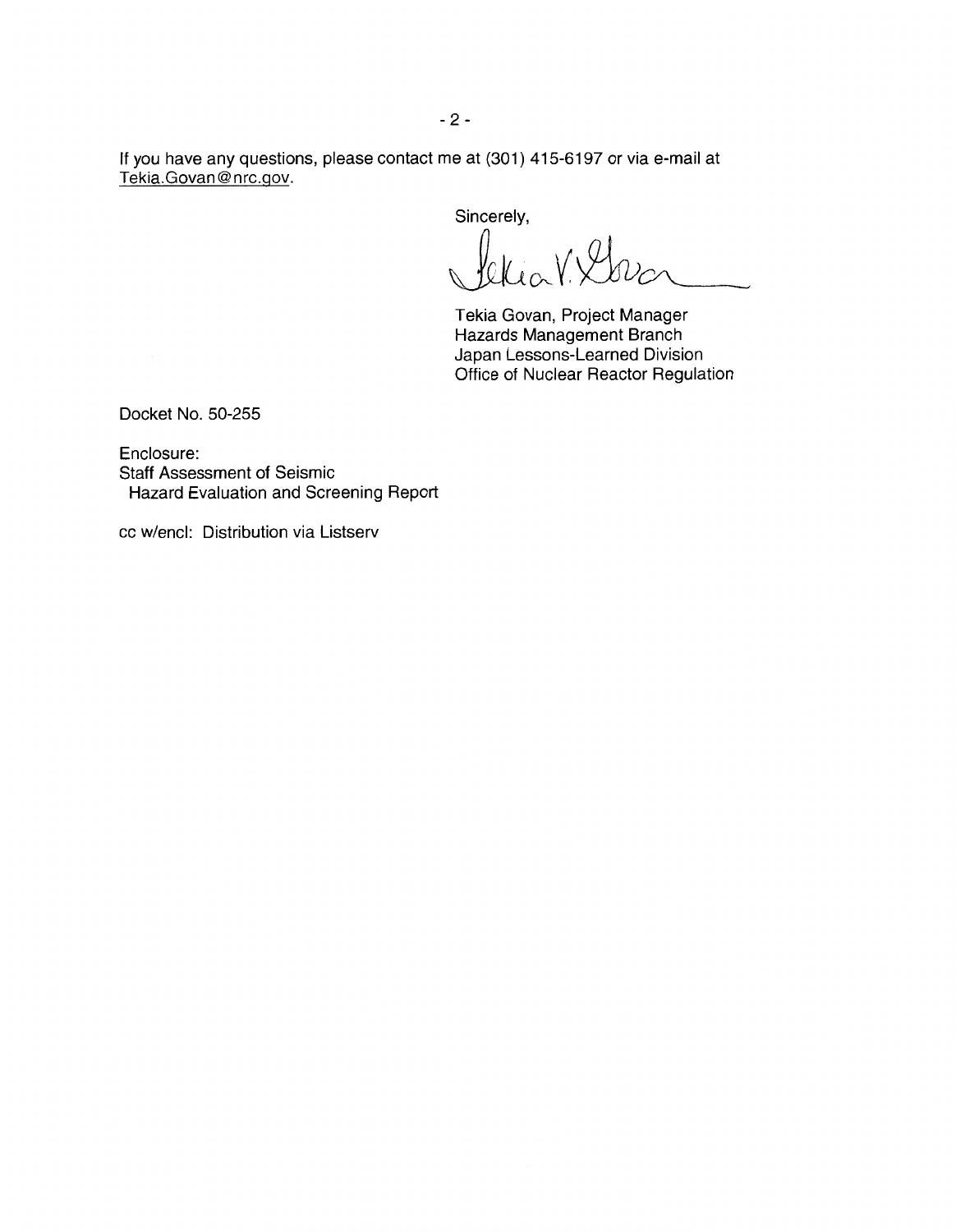# STAFF ASSESSMENT BY THE OFFICE OF NUCLEAR REACTOR REGULATION

## RELATED TO SEISMIC HAZARD AND SCREENING REPORT

## PALISADES NUCLEAR PLANT

## DOCKET NO. 50-255

## 1.0 INTRODUCTION

By letter dated March 12, 2012 (NRG, 2012a), the U.S. Nuclear Regulatory Commission (NRG or Commission) issued a request for information to all power reactor licensees and holders of construction permits in active or deferred status, pursuant to Title 10 of the Code of Federal Regulations (10 CFR), Section 50.54(f) "Conditions of license" (hereafter referred to as the "50.54(f) letter''). The request and other regulatory actions were issued in connection with implementing lessons-learned from the 2011 accident at the Fukushima Dai-ichi nuclear power plant, as documented in the "Near-Term Task Force Review of Insights from the Fukushima Dai-ichi Accident" (NRC, 2011b).<sup>1</sup> In particular, the NRC Near-Term Task Force (NTTF) Recommendation 2.1, and subsequent Staff Requirements Memoranda (SRM) associated with Commission Papers SECY-11-0124 (NRG, 2011c) and SECY-11-0137 (NRG, 2011d), instructed the NRC staff to issue requests for information to licensees pursuant to 10 CFR 50.54(f).

Enclosure 1 to the 50.54(f) letter requests that addressees perform a reevaluation of the seismic hazards at their sites using present-day NRG requirements and guidance to develop a ground motion response spectrum (GMRS).

The required response section of Enclosure 1 requests that each addressee provide the following information:

- (1) Site-specific hazard curves (common fractiles and mean) over a range of spectral frequencies and annual exceedance frequencies,
- (2) Site-specific, performance-based GMRS developed from the new site-specific seismic hazard curves at the control point elevation,
- (3) Safe Shutdown Earthquake (SSE) ground motion values including specification of the control point elevation,

 $<sup>1</sup>$  Issued as an enclosure to Commission Paper SECY-11-0093 (NRC, 2011a).</sup>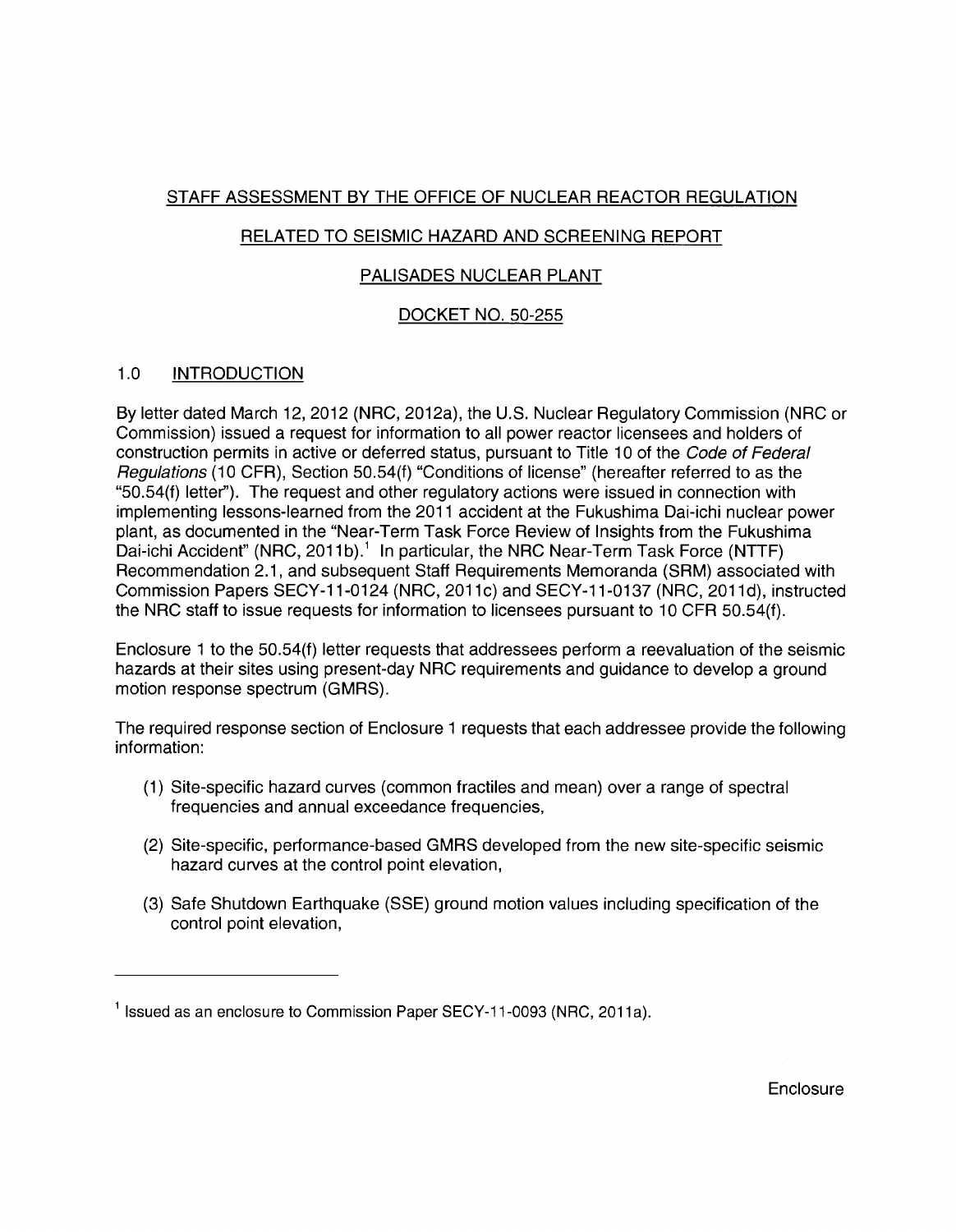- (4) Comparison of the GMRS and SSE (If the GMRS is completely bounded by the SSE, an interim action plan or risk evaluation is not necessary. However if the GMRS exceeds the SSE only at higher frequencies, information related to the functionality of high-frequency sensitive SSCs is requested),
- (5) Additional information such as insights from NTTF Recommendation 2.3 walkdown and estimates of plant seismic capacity developed from previous risk assessments to inform NRC screening and prioritization,
- (6) Interim evaluation and actions taken or planned to address the higher seismic hazard relative to the design basis, as appropriate, prior to completion of the risk evaluation (if necessary),
- (7) Statement if a seismic risk evaluation is necessary,
- (8) Seismic risk evaluation (if necessary), and
- (9) Spent fuel pool (SFP) evaluation (if necessary).

Present-day NRC requirements and guidance with respect to characterizing seismic hazards use a probabilistic approach in order to develop a risk-informed performance-based GMRS for the site. Regulatory Guide (RG) 1.208, "A Performance-based Approach to Define the Site-Specific Earthquake Ground Motion," describes this approach. As described in the 50.54(f) letter, if the reevaluated seismic hazard, as characterized by the GMRS, is not bounded by the current plant design-basis SSE, further seismic risk evaluation of the plant is merited.

By letter dated November 27, 2012 (Keithline, 2012), the Nuclear Energy Institute (NEI} submitted Electric Power Research Institute (EPRI) report "Seismic Evaluation Guidance: Screening, Prioritization, and Implementation Details (SPID) for the Resolution of Fukushima Near-Term Task Force Recommendation 2.1 Seismic" (EPRI, 2012), hereafter referred to as the SPID. The SPID supplements the 50.54(f) letter with guidance necessary to perform seismic reevaluations and report the results to NRC in a manner that will address the Requested Information Items in Enclosure 1 of the 50.54(f) letter. By letter dated February 15, 2013 (NRC, 2013b), the staff endorsed the SPID.

The required response section of Enclosure 1 to the 50.54(f) letter specifies that Central and Eastern United States (CEUS) licensees provide their Seismic Hazard and Screening Report (SHSR) by 1.5 years after issuance of the 50.54(f) letter. However, in order to complete its update of the EPRI seismic ground motion models (GMM) for the CEUS (EPRI, 2013), industry proposed a six-month extension to March 31, 2014, for submitting the SHSR. Industry also proposed that licensees perform an expedited assessment, referred to as the Augmented Approach, for addressing the requested interim evaluation (Item 6 above), which would use a simplified assessment to demonstrate that certain key pieces of plant equipment for core cooling and containment functions, given a loss of all alternating current power, would be able to withstand a seismic hazard up to two times the design basis. Attachment 2 to the April 9, 2013, letter (Pietrangelo, 2013) provides a revised schedule for plants needing to perform (1) the Augmented Approach by implementing the Expedited Seismic Evaluation Process (ESEP) and (2) a seismic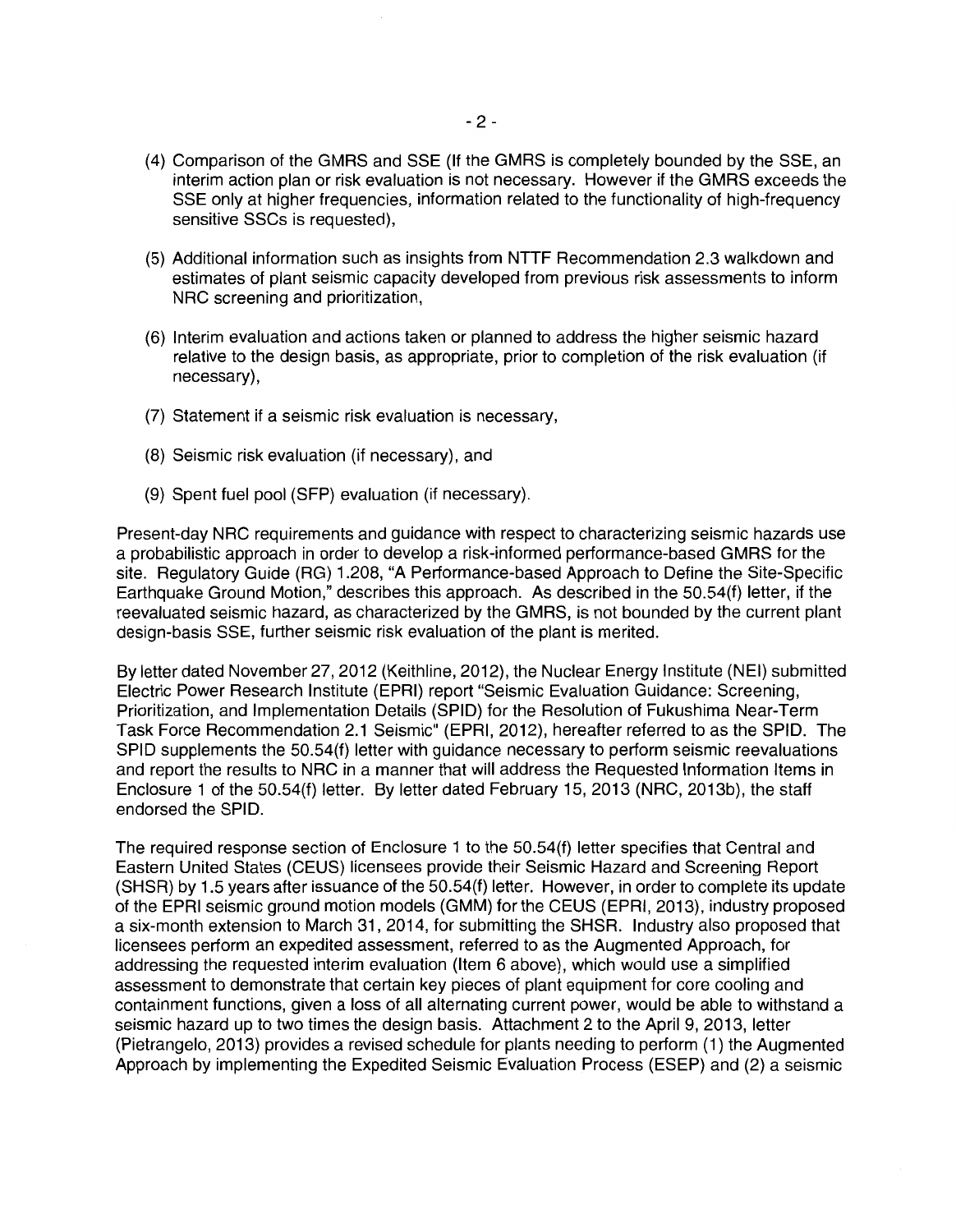risk evaluation. By letter dated May 7, 2013 (NRC, 2013a), the NRC determined that the modified schedule was acceptable and by letter dated August 28, 2013 (NRC, 2013c), the NRC determined that the updated GMM (EPRI, 2013) is an acceptable GMMfor use by CEUS plants in developing a plant-specific GMRS.

By letter dated April 9, 2013 (Pietrangelo, 2013), industry agreed to follow the SPID to develop the SHSR for existing nuclear power plants. By letter dated September 11, 2013 (Vitale, 2013), Entergy Nuclear Operations, Inc. (the licensee, Entergy) submitted at least partial site response information for Palisades Nuclear Plant (Palisades). By letter dated March 31, 2014 (Vitale, 2014), the licensee submitted its SHSR.

### 2.0 REGULATORY EVALUATION

The structures, systems, and components (SSCs) important to safety in operating nuclear power plants are designed either in accordance with, or meet the intent of Appendix A to 1 O CFR Part 50, General Design Criteria (GDC) 2: "Design Bases for Protection Against Natural Phenomena;" and Appendix A to 10 CFR Part 100, "Reactor Site Criteria." GDC 2 states that SSCs important to safety at nuclear power plants shall be designed to withstand the effects of natural phenomena such as earthquakes, tornadoes, hurricanes, floods, tsunami, and seiches without loss of capability to perform their safety functions.

For initial licensing, each licensee was required to develop and maintain design bases that, as defined by 10 CFR 50.2, identify the specific functions that an SSC of a facility must perform, and the specific values or ranges of values chosen for controlling parameters as reference bounds for the design. The design bases for the SSCs reflect appropriate consideration of the most severe natural phenomena that had been historically reported for the site and surrounding area. The design bases also considered limited accuracy, quantity, and period of time in which the historical data have been accumulated.

The seismic design bases for currently operating nuclear power plants were either developed in accordance with, or meet the intent of GDC 2 and 10 CFR Part 100, Appendix A. Although the regulatory requirements in Appendix A to 10 CFR Part 100 are fundamentally deterministic, the NRC process for determining the seismic design-basis ground motions for new reactor applications after January 10, 1997, as described in 10 CFR 100.23, requires that uncertainties be addressed through an appropriate analysis such as a probabilistic seismic hazard analysis (PSHA).

The Palisades design bases was developed in accordance with accepted industry practices that existed at the time when their construction permit was issued in 1967. The licensee at that time performed an evaluation of their design bases against the draft proposed "General Design Criteria for Nuclear Power Plant Construction Permits" issued by the Atomic Energy Commission in July 1967. The design bases was later evaluated against the final "General Design Criteria for Nuclear Power Plants," published as 10 CFR 50, Appendix A in July 1971. It was determined that the the design bases for Palisades meets the intent of GDC 2 and is consistent with 10 CFR Part 100.

Section 50.54(f) of 10 CFR states that a licensee shall at any time before expiration of its license, upon request of the Commission, submit written statements, signed under oath or affirmation, to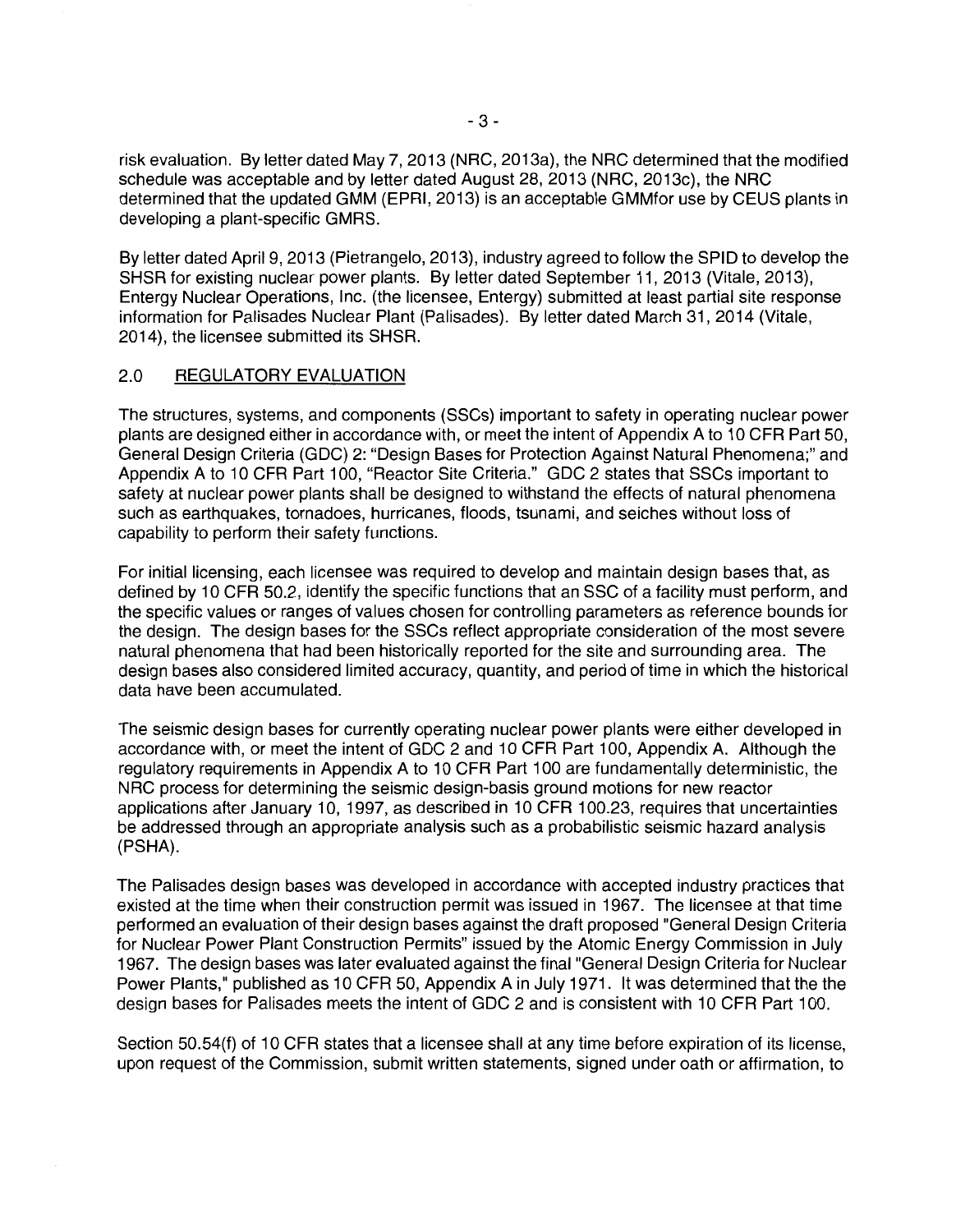enable the Commission to determine whether or not the license should be modified, suspended, or revoked. On March 12, 2012, the NRC staff issued requests for licensees to reevaluate the seismic hazards at their sites using present-day NRC requirements and guidance, and identify actions planned to address plant-specific vulnerabilities associated with the updated seismic hazards.

Attachment 1 to Enclosure 1 of the 50.54(f) letter described an acceptable approach for performing the seismic hazard reevaluation for plants located in the CEUS. Licensees are expected to use the CEUS Seismic Source Characterization (CEUS-SSC) model in NUREG-2115 (NRC, 2012b) along with the appropriate EPRI (2004, 2006) GMM. The SPID provided further guidance regarding the appropriate use of GMMs for the CEUS. Specifically, Section 2.3 of the SPID recommended the use of the updated GMM (EPRI, 2013) and, as such, licensees used the NRG-endorsed updated EPRI GMM instead of the older EPRI (2004, 2006) GMM to develop PSHA base rock hazard curves. Finally, Attachment 1 requested that licensees conduct an evaluation of the local site response in order to develop site-specific hazard curves and GMRS for comparison with the plant SSE.

## 2.1 Screening Evaluation Results

By letter dated March 31, 2014 (Vitale, 2014), the licensee provided the SHSR for Palisades. The licensee's SHSR indicated that the plant GMRS exceeded the SSE. The licensee stated that a seismic risk evaluation will be performed. Also, a SFP evaluation will be performed. Additionally, due to exceedances at frequencies above 10 Hertz (Hz), the licensee indicated that a high-frequency confirmation will be performed.

On May 9, 2014 (NRC, 2014), the staff issued a letter providing the outcome of its 30-day screening and prioritization evaluation. As indicated in the letter, the staff confirmed the licensee's screening results. The GMRS exceeds the SSE in the frequency range of 1 to 10 Hz. Therefore, Palisades screened in for conducting a plant seismic risk evaluation. A SFP evaluation is also merited. Additionally, the staff confirmed the licensee's conclusion that a high-frequency confirmation for Palisades is merited because the GMRS exceeds the SSE above 10 Hz.

## 3.0 TECHNICAL EVALUATION

The NRC staff evaluated the licensee's submittal to determine if the provided information responded appropriately to Enclosure 1 of the 50.54(f) letter with respect to characterizing the reevaluated seismic hazard.

## 3.1 Plant Seismic Design-Basis

Enclosure 1 of the 50.54(f) letter requested the licensee provide the SSE ground motion values, as well as the specification of the control point elevation(s) for comparison to the GMRS. For operating reactors licensed before 1997, the SSE is the plant licensing basis ground motion and is characterized by 1) a peak ground acceleration (PGA) value which anchors the response spectra at high frequencies (typically at 33 Hz for the existing fleet of Nuclear Power Plants); 2) a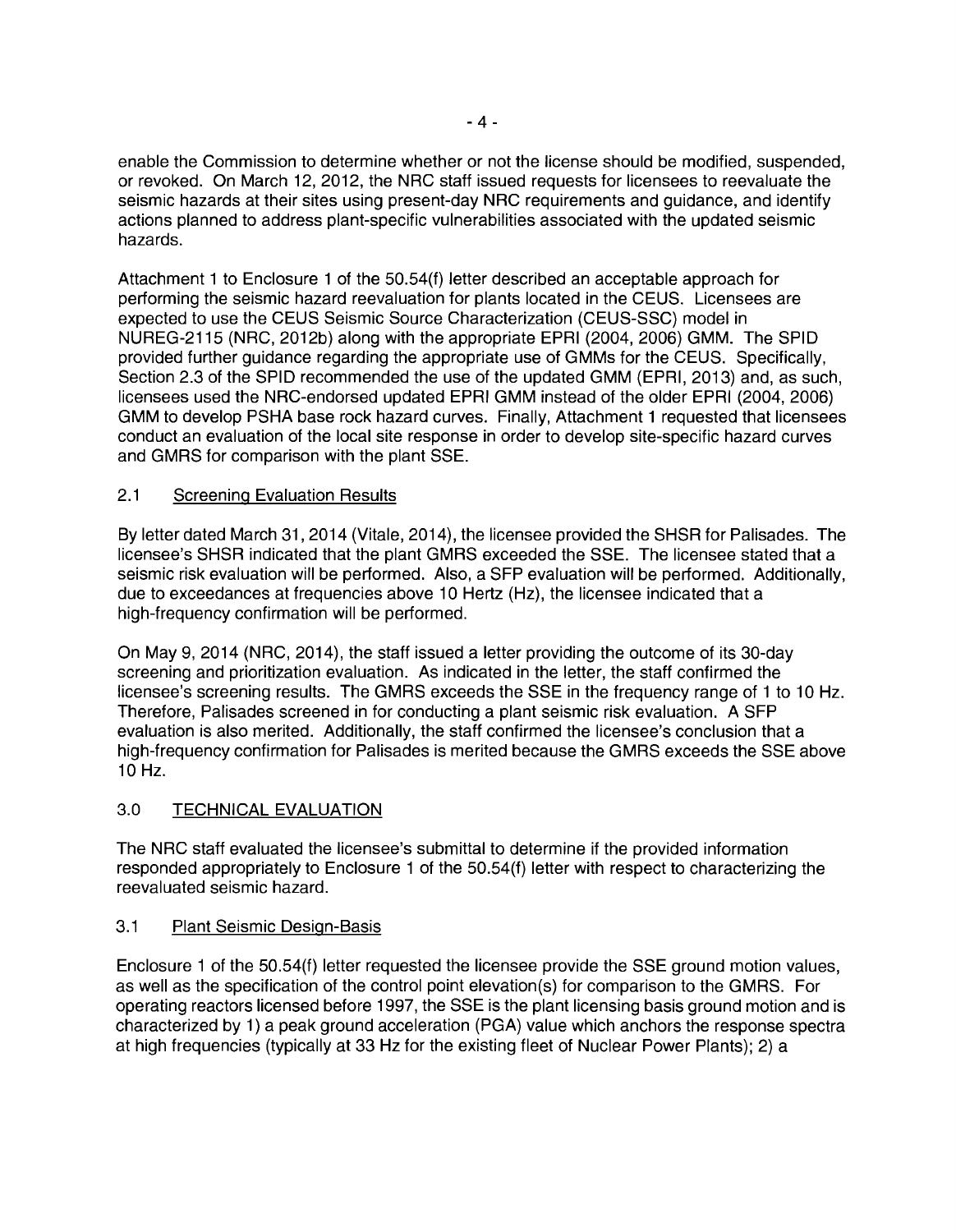response spectrum shape which depicts the amplified response at all frequencies below the PGA; and 3) a control point where the SSE is defined.

In Section 3.1 of the SHSR, the licensee described its seismic design-basis for Palisades. The licensee stated that the design-basis of Palisades was determined by considering the maximum earthquake potential for the region surrounding the site. The response spectrum for Palisades is anchored at 0.2 g (20 percent the acceleration of earth's gravity) with a spectral shape referred to as the Housner spectrum, which represents the average of several observed earthquake spectra that have been normalized to the same PGA and enveloped to produce a smooth spectrum. The licensee specified that the control point is located at the plant grade elevation which corresponds to 589 ft (180 m) above mean sea level at the reactor building.

Based on the review of the licensee's submittal and the updated final safety analysis report (UFSAR), the staff confirms that the licensee's SSE control point elevation determination is consistent with information provided in the Palisades UFSAR, as well as guidance in the SPID.

### 3.2 Probabilistic Seismic Hazard Analysis

In Section 2.2 of the SHSR, the licensee stated that, in accordance with the 50.54(f) letter and the SPID, it performed a PSHA using the CEUS-SSC model and the updated EPRI GMM for the CEUS (EPRI, 2013). The licensee used a minimum magnitude cutoff of M5.0, as specified in the 50.54(f) letter. The licensee further stated that it included the CEUS-SSC background sources out to a distance of 400 mi (640 km) around the site and included the Commerce, Eastern Rift Margin-North, Eastern Rift Margin-South, Marianna, New Madrid Fault System, and Wabash Valley Repeated Large Magnitude Earthquake (RLME) sources, which lie within 620 mi (1,000 km) of Palisades. The RLME sources are those source areas or faults for which more than one large magnitude ( $M \ge 6.5$ ) earthquake has occurred in the historical or paleo-earthquake (geologic evidence for prehistoric seismicity) record. The licensee used the mid-continent version of the updated EPRI GMM for each of the CEUS-SSC sources. Consistent with the SPID, the licensee did not provide its base rock seismic hazard curves since a site response analysis is necessary to determine the control point seismic hazard curves. The licensee provided its control point seismic hazard curves in Section 2.3.7 of the SHSR. The staff's review of the licensee's control point seismic hazard curves is provided in Section 3.3 of this staff assessment.

As part of its confirmatory analysis of the licensee's GMRS, the staff performed PSHA calculations for base rock site conditions at the Palisades site. As input, the staff used the CEUS-SSC model as documented in NUREG-2115 (NRC, 2012b) along with the updated EPRI GMM (EPRI, 2013). Consistent with the guidance provided in the SPID, and the licensee's approach, the staff included all CEUS-SSC background seismic sources within a 310 mi (500 km) radius of the Palisades site. In addition, the staff included the Commerce, Eastern Rift Margin-North, Eastern Rift Margin-South, New Madrid Fault System, and Wabash Valley RLME sources, which lie within 620 km (1,000 mi) of the Palisades site. For each of the CEUS-SSC sources used in the PSHA, the staff used the mid-continent version of the updated EPRI GMM.

Based on its review of the SHSR, the staff concludes that the licensee appropriately followed the guidance provided in the SPID for selecting the PSHA input models and parameters for the site.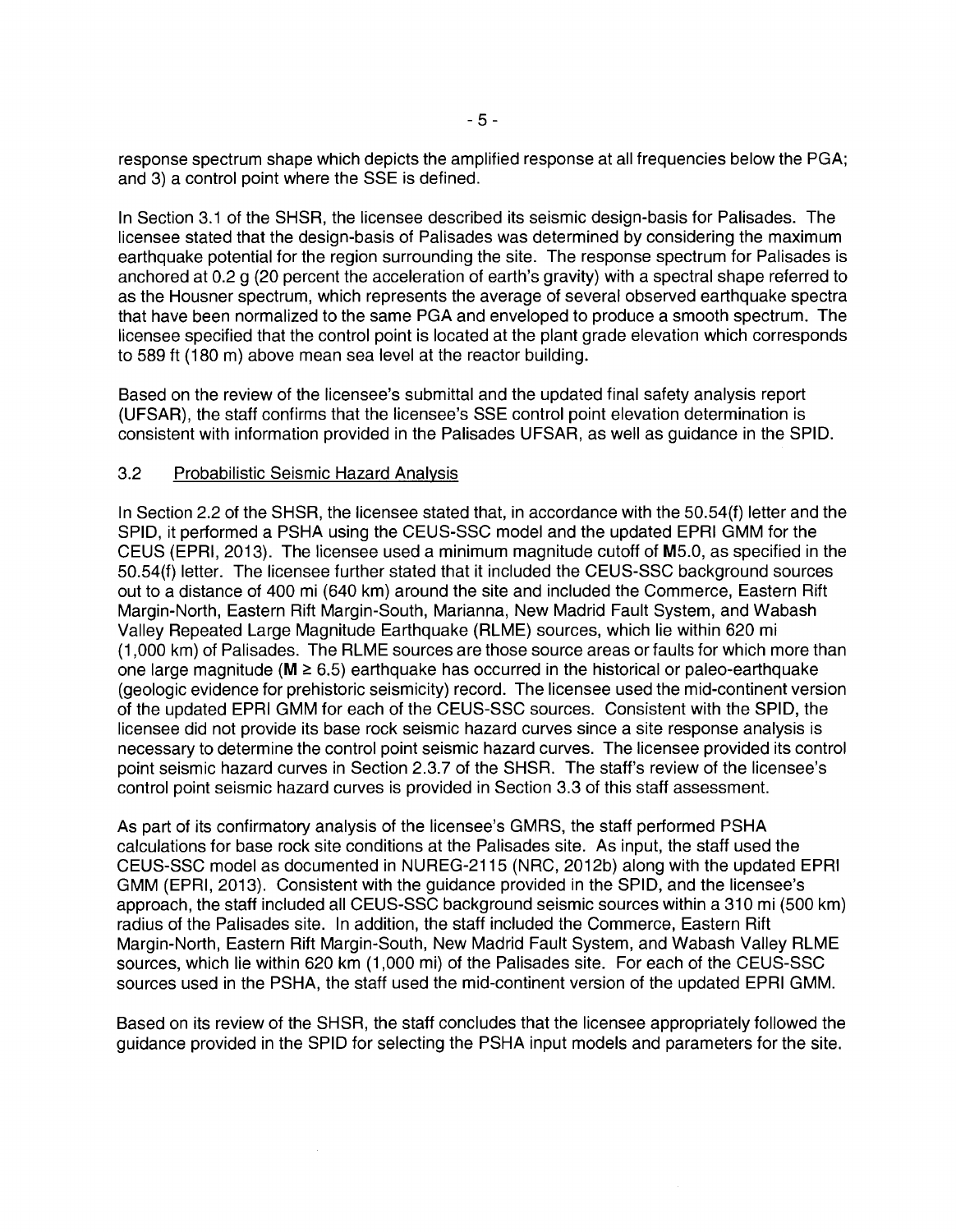This includes the licensee's use and implementation of the CEUS-SSC model and the updated EPRI GMM.

### 3.3 Site Response Evaluation

After completing PSHA calculations for reference rock conditions, Attachment 1 to Enclosure 1 of the 50.54(f) letter requests that licensees provide a GMRS developed from the site-specific seismic hazard curves at the control point elevation. In addition, the 50.54(f) letter specifies that the subsurface site response model, for both soil and rock sites, should extend to sufficient depth to reach the generic or base rock conditions as defined in the GMMs used in the PSHA. To develop site-specific hazard curves at the control point elevation, Attachment 1 requests that licensees perform a site response analysis.

Detailed site response analyses were not typically performed for many of the older operating plants; therefore, Appendix B of the SPID provides detailed guidance on the development of site-specific amplification factors (including the treatment of uncertainty) for sites that do not have detailed, measured soil and rock parameters to extensive depths.

The purpose of the site response analysis is to determine the site amplification that would occur as a result of bedrock ground motions propagating upwards through the soil/rock column to the surface. The critical parameters that determine what frequencies of ground motion are affected by the upward propagation of bedrock motions are the layering of soil and/or soft rock, the thicknesses of these layers, the shear-wave velocities and low-strain damping of these layers, and the degree to which the shear modulus and damping change with increasing input bedrock amplitude. To develop site-specific hazard curves at the control point, the licensee performed a site response analysis.

### 3.3.1 Site Base Case Profiles

In its SHSR, the licensee indicated that it performed a site response analysis for Palisades. According to the licensee, the current site grade exists at approximately elevation 589 ft (180 m) and rests on dense to very dense dune sand which extends approximately 25 ft ( m) deep. Below this is approximately 23 ft (7 m) of grey, fine-grained silty sand and 22 ft (7 m) of grey, stiff clay overlying 78 ft (24 m) of glacial till. Below these surficial deposits is the Mississippian Age (359 -318 Ma) Coldwater Shale. According to the licensee, Precambrian crystalline rock lies at an approximate depth of 3,238 ft (987 m).

The licensee provided site profile descriptions in Sections 2.3.1 and 2.3.2 of its SHSR based on information in the Palisades UFSAR (Entergy, 2012). The licensee stated that the site is underlain by approximately 25 ft (8 m) of very dense dune sand overlying 23 ft (7 m) of silty sand, 22 ft (7 m) of gray, stiff clay and 78 ft (24 m) of glacial till. Bedrock at the site, which underlies these surficial soils, is the Mississippian Age (359 - 318 Ma) Coldwater Shale. According to the licensee, Precambrian crystalline rock lies at an approximate depth of 3,238 ft (987 m) below the surface.

Due to the limited geophysical data that was collected at the site during initial construction, the licensee used compressional-wave measurements and an assumed Poisson ratio (a measure of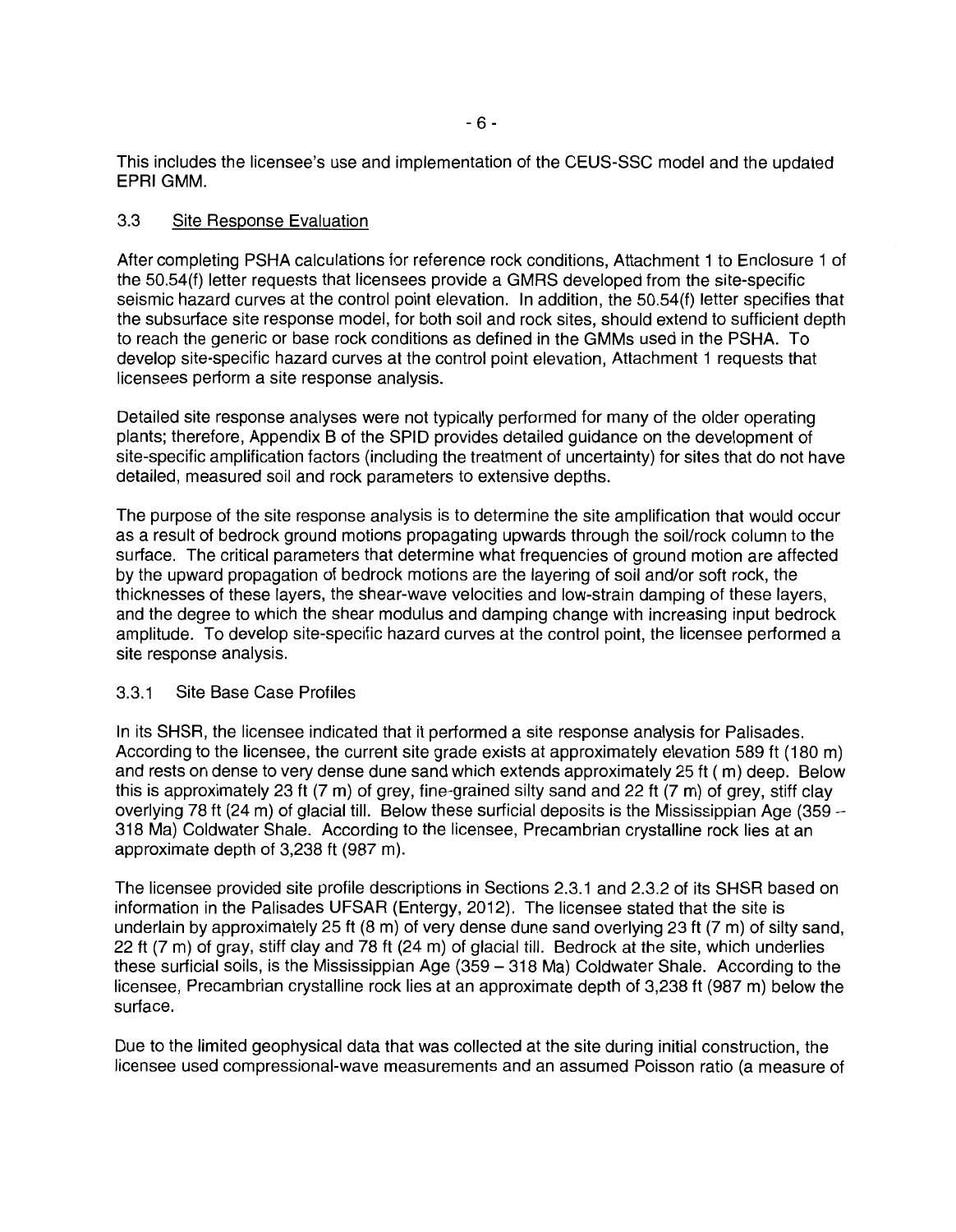compressional- to shear-wave velocity ratio) to estimate the shear-wave velocities of the site. The licensee used the shear-wave velocity estimates, along with guidance provided in the SPID, to develop two best-estimate profiles. For the first best-estimate profile, the licensee assumed that reference rock, defined by a shear-wave velocity of 9,285 ft/s (2,830 m/s), occurs at a depth of 148 ft (45 m) below the control point, at the top of the sedimentary rock section. The licensee based the second best-estimate profile on the assumption that the entire sedimentary section could be modeled with a shear wave velocity of 5,000 ft/s (1,424 m/s) with reference rock occurring at the top of the Precambrian crystalline rock. For both best-estimate profiles, the licensee developed upper and lower base case profiles using a natural log standard deviation of 0.35, following guidance in the SPID. This approach to developing base case profiles results in six profiles, rather than the three recommended in the SPID. The licensee justified this approach by stating that the lack of geophysical data from the sedimentary rocks beneath the site meant that additional epistemic uncertainty in the depth to reference rock was necessary.

Because the seismic velocities of the site are different from the generic reference rock velocity used in the PSHA, a site-specific model of shear modulus degradation and damping is required. However, the licensee stated that no site-specific dynamic material properties were determined during the initial investigations of the Palisades site. Therefore, the licensee selected two alternative characterizations of dynamic material behavior following guidance provided in the SPID for each best-estimate profile and associated upper and lower base case models.

For the best-estimate shear wave velocity model in which reference rock conditions occur at the top of the sedimentary rock section, the licensee considered two alternatives for non-linear dynamic material properties. The licensee used the EPRI model for cohesionless soils for one model and the Peninsular Range dynamic material curves for the other model. The licensee weighted these alternatives equally, assigning 50 percent to each case. For the best-estimate profile with reference rock conditions at greater depth, the licensee used the same dynamic material properties for the soil portion of the site. For the upper 352 ft (107 m) of rock, the licensee assumed that the rock material could be modeled as either behaving linearly or non-linearly. To model the potential non-linear dynamic material properties, the licensee used the EPRI rock dynamic material curves. To model the linear behavior over the upper 352 ft (107 m) of rock, the licensee used the low strain damping values (approximately 3 percent) from the EPRI rock curves for each of the rock layers. The licensee weighted these alternatives material behaviors equally, assigning 50 percent to each case.

The licensee also considered the impact of kappa, or small strain damping, on site response. Kappa is measured in units of seconds (sec), and is the damping contributed by both intrinsic hysteretic damping as well as scattering due to wave propagation in heterogeneous material. The licensee calculated kappa for each profile independently, resulting in six kappa estimates. For the set of profiles with reference rock located at the top of the sedimentary rock section, the licensee used the low strain damping values from the EPRI soil damping curves (approximately 3 percent) over the 148 ft (45 m) of the soil profile. The licensee also added an additional kappa of 0.006 sec to account for the damping in the underlying reference rock material. For the best-estimate profile in which reference rock conditions located at the base of the sedimentary rock section, the licensee used the low strain damping values from the EPRI cohesionless soil damping curves over the upper 148 ft (45 m) to calculate the kappa contribution from the soil. The licensee used the low strain damping values from the EPRI rock curves (approximately 3 percent) over the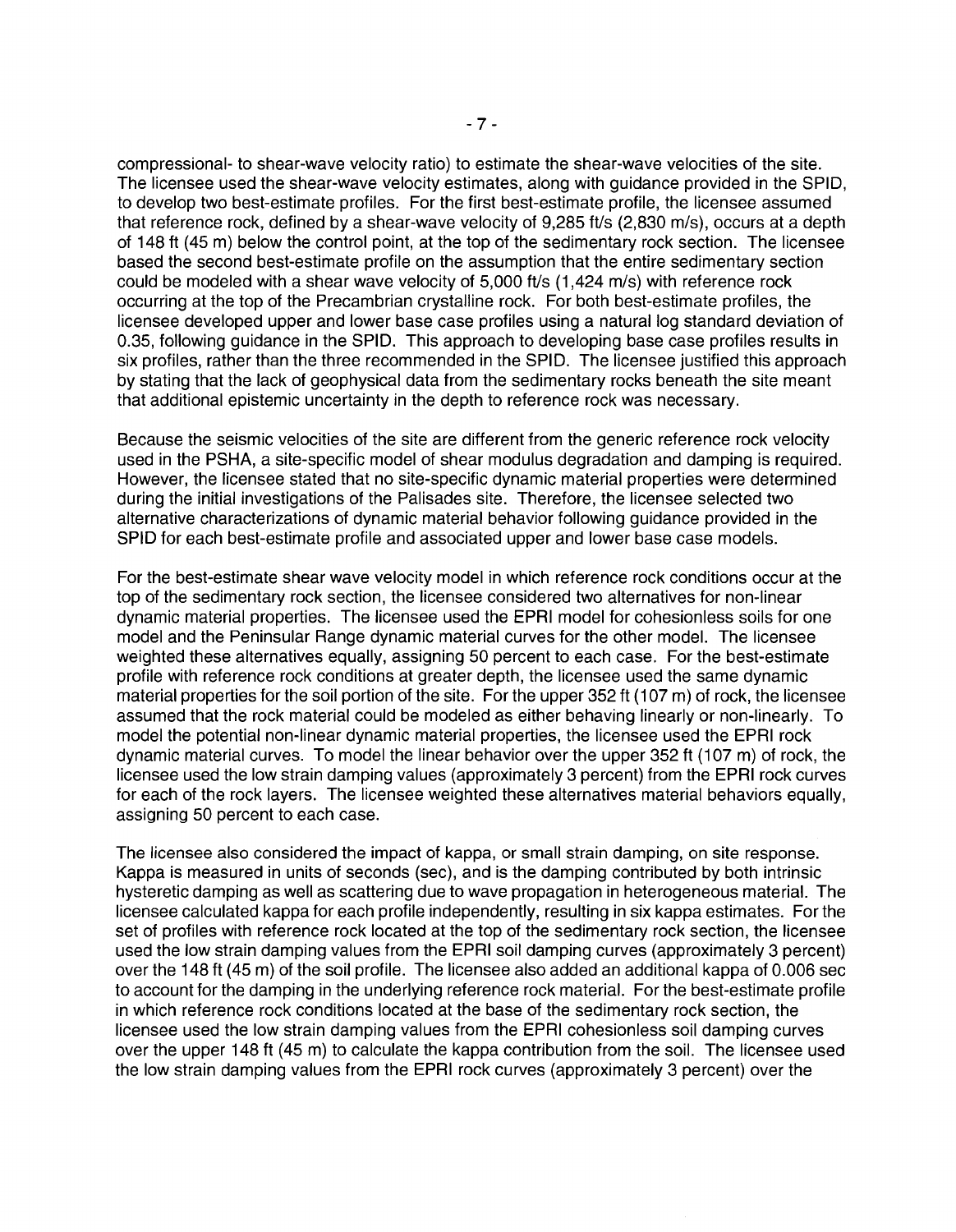upper 352 ft (107 m) of rock material and assumed a damping value of 1.25 percent over the remainder of the profile. In addition to considering the kappa contribution from the soil and sedimentary rocks underlying the site, the licensee added an additional 0.006 sec to account for damping in the reference rock material. Kappa values for the profiles with reference rock located at the top of the sedimentary section were 0.009, 0.008, and 0.010 for the best-estimate, upper and lower base case profiles respectively. For the profiles with reference rock located at the base of the sedimentary section, kappa values were 0.013, 0.019, and 0.038 sec for the best-estimate, upper, and lower base cases, respectively.

To account for aleatory variability in material properties across the plant site in its site response calculations, the licensee stated that it randomized its base case profiles in accordance with Appendix B of the SPID. For the profiles with reference rock at a depth of 3,238 ft (987 m), the licensee stated that it also randomized the depth to reference rock ±971 ft (296 m), which corresponds to 30 percent of the total thickness. The licensee stated that this randomization did not represent actual uncertainty in the depth to reference rock, but was used to broaden the spectral peak. For the base case profiles with reference rock located at the top of rock, the licensee did not randomize the depth to reference rock.

### 3.3.2 Site Response Method and Results

In Section 2.3.4 of its SHSR, the licensee stated that it followed the guidance in Appendix B of the SPID to develop input ground motions for the site response analysis, and in Section 2.3.5, the licensee described its implementation of the random vibration theory (RVT) approach to perform its site response calculations. Finally, Section 2.3.6 of the SHSR shows the resulting amplification functions and associate uncertainties for two of the eleven input loading levels for the each base case profile. The shallow base case profile is shown with both EPRI cohesionless soil damping Peninsular Range damping shear modulus and damping curves.

In order to develop probabilistic site-specific control point hazard curves, as requested in Requested Information Item (1) of the 50.54(f) letter, the licensee used Method 3, described in Section B-6.0 of the SPID. The licensee's use of Method 3 involved computing the site-specific control point elevation hazard curves for a broad range of spectral accelerations by combining the site-specific reference rock hazard curves, determined from the initial PSHA (Section 3.2 of this assessment), and the amplification function and their associated uncertainties, determined from the site response analysis.

### 3.3.3 Staff Confirmatory Analysis

To confirm the licensee's site response analysis, the staff performed site response calculations for the Palisades site. The staff independently developed a shear-wave velocity profile, damping values, and modeled the potential nonlinear behavior of the site using measurements and geologic information provided in the Palisades UFSAR (Entergy, 2011 ), the nearby Donald C. Cook Nuclear Plant UFSAR (Indiana Michigan Power, 2010), and Appendix B of the SPID. For its site response calculations, the staff employed the RVT approach and developed input ground motions in accordance with Appendix B of the SPID.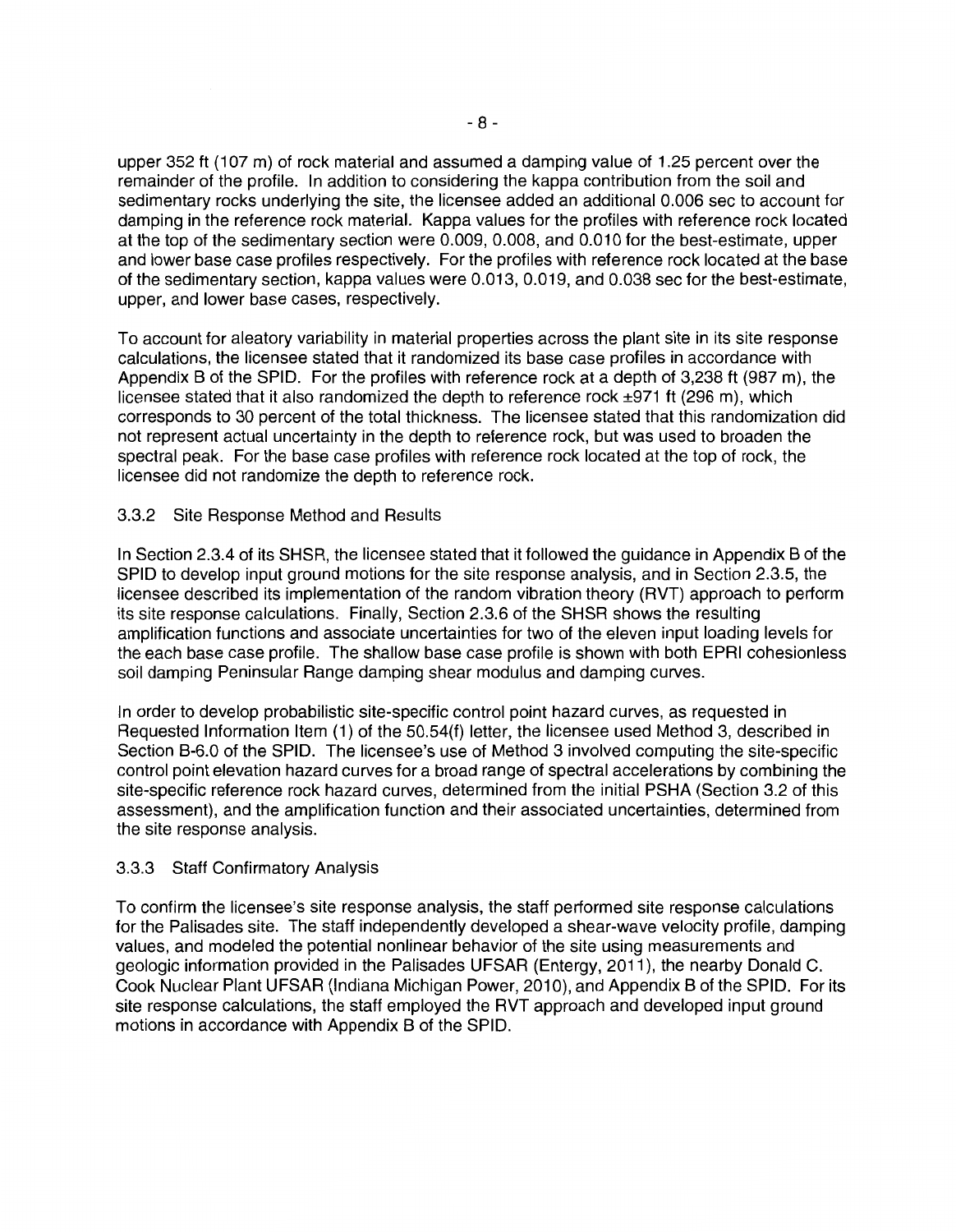Following guidance provided in the SPID for sites with little at-site information, the staff independently determined a best-estimate and upper and lower base case profiles using guidance provided in the SPID and information provided in the Palisades UFSAR, the Donald C. Cook UFSAR, and literature sources. The staff modeled the upper 45 ft (14 m) of the profile as very dense dune sands and silty sands with a best-estimate shear-wave velocity of 1,360 ft/s  $(415 \text{ m/s})$ . Below the sand layers, the staff modeled 90 ft  $(27 \text{ m})$  of glacial till with a best-estimate shear-wave velocity of  $2,728$  ft/s  $(831 \text{ m/s})$  overlying the sedimentary rocks, which have a best-estimate shear-wave velocity of 5,620 ft/s (1,713 m/s). Due to the lack of detailed stratigraphy and geophysical data, the staff assumed a shear-wave velocity gradient of 0.7 ft/s/ft for the sedimentary rock section and based its best-estimate shear-wave velocities on the General Atomic Site Parameter Study (Leeds, 1974). The staff used a natural log standard deviation of 0.35 to calculate upper and lower base-case profiles in the soil layers and a natural log standard deviation of 0.25 to calculate upper and lower base-case profiles in the rock layers. Staff used information provided in Fisher, et al. (1988) to determine a best-estimate depth to reference rock of 4,295 ft (1,309 m). Figure 3.3-1 of this staff assessment shows a comparison of the six velocity profiles developed by the licensee with the three developed by the staff. The profiles developed by the licensee are more heavily weighted towards higher velocities because three of the six profiles have shallow depths to reference rock. With the exception of the sand layers, the velocity profiles developed by the staff are higher than those developed by the licensee for reference rock located at the base of the sedimentary section. The staff randomized the depth to reference rock by ±15 percent to account for additional uncertainty.

Similar to the approach used by the licensee, the staff assumed both linear and non-linear behavior for the materials beneath the Palisades site in response to the range of input ground motions. The staff developed two damping profiles that incorporate different degrees of non-linearity. The staff used the same damping curves as the licensee when developing the soil profile. However, for the rock layers, the staff assumed that the rock would behave linearly under all loading levels and assumed a constant damping value of 1.25 percent. The staff weighted each of these alternatives equally in the site response analysis.

To determine kappa for its three profiles, the staff used the low strain damping values, shear wave velocities, and layer thicknesses for each geologic layer to arrive at a value of 0.022, 0.028, and 0.012 sec, for the best-estimate, lower, and upper base case velocity profiles, respectively. These values include the 0.006 sec contribution from the reference rock. To model the uncertainty in the kappa values determined in the staff's analysis, the staff used a natural log standard deviation of 0.15 to calculate lower and upper values of kappa for each profile. This approach resulted in nine kappa values for use in the site response analysis, which range from 0.01 to 0.034 sec. Based on staff's confirmatory calculations of the licensee's inputs, kappa values for the profile with reference rock located at the base of the sedimentary section should be 0.026, 0.019, and 0.038 for the best-estimate, upper, and lower base case profile respectively rather than the reported 0.013, 0.019, and 0.038 sec. Staff's confirmatory analysis found that the licensee used the correct values and the reported value of 0.013 sec for this for the best-estimate profile was a typographical error.

Figure 3.3-2 of this assessment shows a comparison on the staff's and the licensee's median site amplification functions and associated uncertainties  $(\pm 1)$  standard deviation) for two of the eleven input loading levels. Peaks in amplification functions occur between approximately 1 and 5 Hz in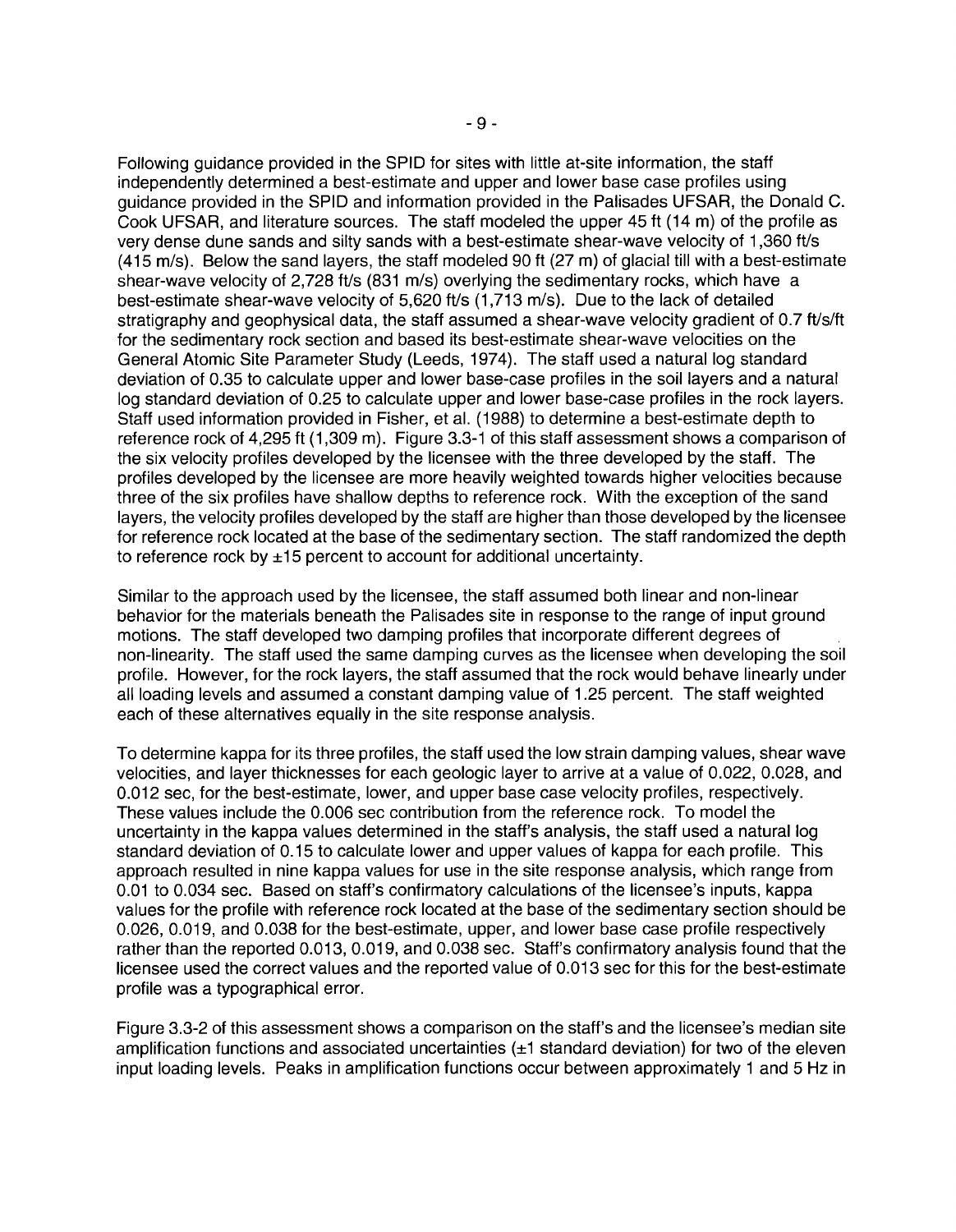both staff and licensee curves. Differences in the amplification functions developed by the staff and licensee are due to the licensee's use of six profiles, as described above, with three of the six profiles having reference rock directly beneath the soil layers.

The licensee's approach to modeling the subsurface rock properties and their uncertainty results in higher amplification factors at low and high frequencies compared to those developed by the staff. As shown in Figure 3.3-3 of this assessment, these differences in site response analysis have a moderate impact on the control point seismic hazard curves and the resulting GMRS as discussed below. Specifically, hazard curves developed by the licensee are higher than those developed by the staff at 1.0 Hz, but consistent at other frequencies. These differences are the result of differences in site response analysis. Appendix B of the SPID provides guidance for performing site response analyses, including capturing the uncertainty for sites with less subsurface data; however, the guidance is neither entirely prescriptive nor comprehensive. As such, alternative approaches in performing site response analyses, including the modeling of uncertainty, are acceptable for this application.

In summary, the staff concludes that the licensee's site response was conducted using present-day guidance and methodology, including the NRG-endorsed SPID. The staff performed independent calculations to confirm that the licensee's amplification factors and control point hazard curves adequately characterize the site response, including the uncertainty associated with the subsurface material properties, for the Palisades site.

#### 3.4 Ground Motion Response Spectra

In section 2.4 of the SHSR, the licensee stated that it used the control point hazard curves, described in SHSR Section 2.3.7, to develop the  $10^{-4}$  and  $10^{-5}$  (mean annual frequency of exceedance) uniform hazard response spectra (UHRS) an then computed the GMRS using the criteria in RG 1 .208.

The staff independently calculated the  $10^{-4}$  and  $10^{-5}$  UHRS using the results of its confirmatory PSHA and site response analysis, as described in Sections 3.2 and 3.3 of this staff assessment, respectively. Figure 3.4-1 of this assessment shows a comparison of the GMRS determined by the licensee to that determined by the staff.

As shown in Figure 3.4-1 of this assessment, the licensee's GMRS shape is generally similar to that calculated by the staff. At frequencies where the amplitude of the GMRS determined by the licensee is different from that determined by the staff, the licensee's generally exceeds that of the staff. These differences in GMRS are the result of differences in the site response analyses performed by the licensee and staff, as discussed in Section 3.3 above. The staff concludes that these differences are acceptable for this application because the licensee followed the guidance provided in the SPID with respect to both the PSHA and site response analysis for the Palisades site.

The staff confirms that the licensee used the present-day guidance and methodology outlined in RG 1.208 and the SPID to calculate the horizontal GMRS, as requested in the 50.54(f) letter. The staff performed both a PSHA and site response confirmatory analysis and achieved results consistent with the licensee's horizontal GMRS. As such, the staff concludes that the GMRS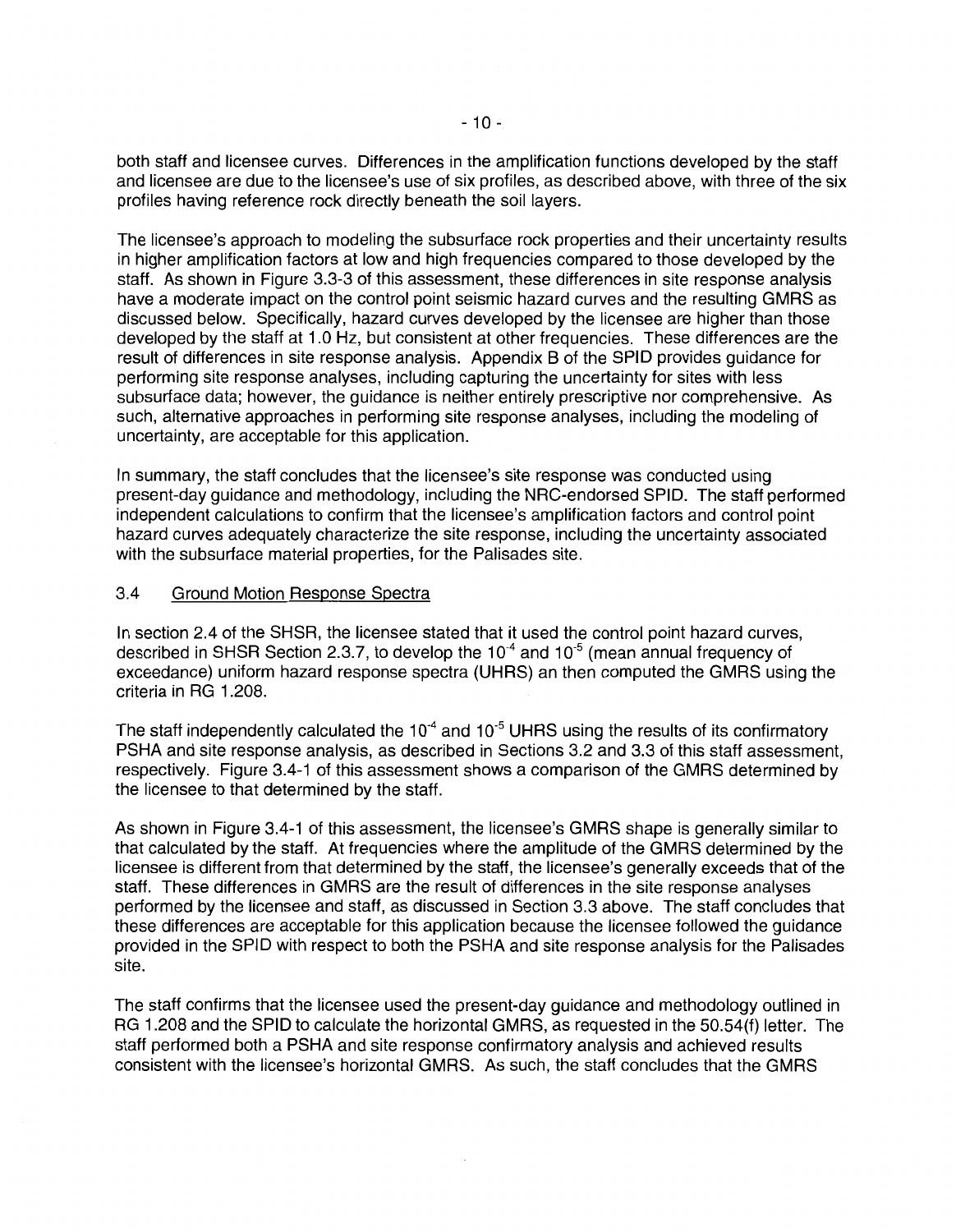determined by the licensee adequately characterizes the reevaluated hazard for the Palisades site. Therefore, this GMRS is suitable for use in subsequent evaluations and confirmations, as needed, for the licensee's response to the 50.54(f) letter, dated March 12, 2012.

### 4.0 CONCLUSION

The NRC staff reviewed the information provided by the licensee for the reevaluated seismic hazard for the Palisades site. Based on its review, the staff concludes that the licensee conducted the seismic hazard reevaluation using present-day methodologies and regulatory guidance, appropriately characterized the site given the information available, and met the intent of the guidance for determining the reevaluated seismic hazard. Based on the preceding analysis, the NRC staff concludes that the licensee provided an acceptable response to Requested Information Items  $(1) - (3)$ ,  $(5)$ , and  $(7)$  and a partial response to Item  $(4)$ , identified in Enclosure 1 of the 50.54(f) letter. Further, the licensee's reevaluated seismic hazard is acceptable to address other actions associated with NTTF Recommendation 2.1, "Seismic."

In reaching this determination, the staff confirmed the licensee's conclusion that the licensee's GMRS exceeds the SSE for the Palisades site in the frequency range of 1 to 10 Hz. As such, a seismic risk evaluation is merited for Palisades. A SFP evaluation is also merited. The staff also confirms the licensee's conclusion that because the GMRS exceeds the SSEs above 10 Hz, Palisades will perform a high-frequency confirmation (i.e., Item (4) of the Seismic Hazard Evaluation), which the licensee indicated would be performed as part of its seismic risk evaluation. NRC review and acceptance of the Entergy's plant seismic risk evaluation which includes the high frequency confirmation, an ESEP interim evaluation and a SFP evaluation (i.e., Items (4), (6), (8), and (9)) for Palisades will complete Seismic Hazard Evaluation identified in Enclosure 1 of the 50.54(f) letter.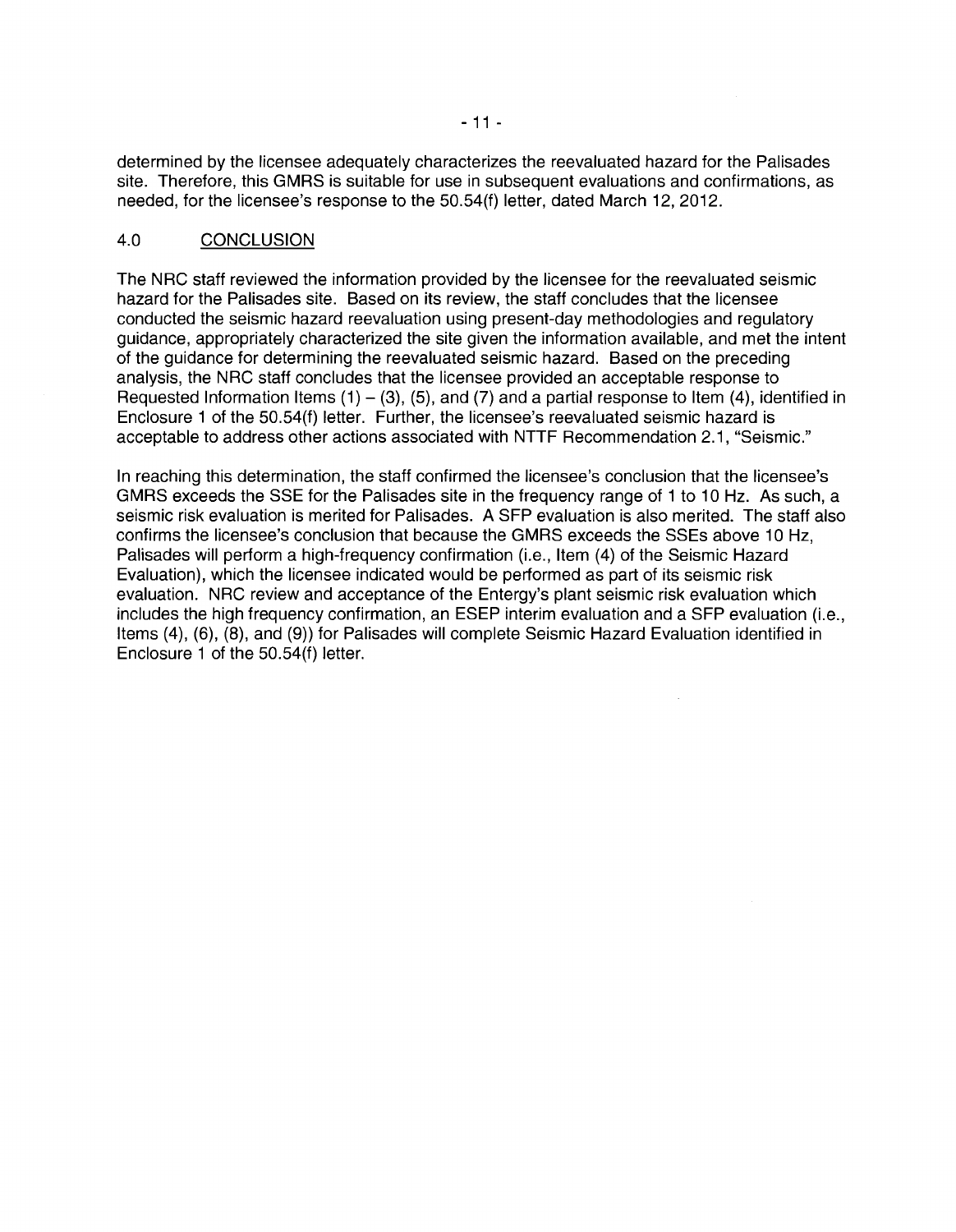#### REFERENCES

Note: ADAMS Accession Nos. refer to documents available through NRC's Agencywide Documents Access and Management System (ADAMS). Publicly-available ADAMS documents may be accessed through http://www.nrc.gov/readinq-rm/adams.html.

### U.S. Nuclear Regulatory Commission Documents and Publications

- NRC (U.S. Nuclear Regulatory Commission), 2011a, "Near-Term Report and Recommendations for Agency Actions Following the Events in Japan," Commission Paper SECY-11-0093, July 12, 2011, ADAMS Accession No. ML 11186A950.
- NRC (U.S. Nuclear Regulatory Commission), 2011 b, "Recommendations for Enhancing Reactor Safety in the  $21<sup>st</sup>$  Century: The Near-Term Task Force Review of Insights from the Fukushima Dai-lchi Accident," Enclosure to SECY-11-0093, July 12, 2011, ADAMS Accession No. ML 11186A950.
- NRC (U.S. Nuclear Regulatory Commission), 2011 c, "Recommended Actions to be Taken Without Delay from the Near-Term Task Force Report," Commission Paper SECY-11-0124, September 9, 2011, ADAMS Accession No. ML11245A158.
- NRC (U.S. Nuclear Regulatory Commission), 2011d, "Prioritization of Recommended Actions to be Taken in Response to Fukushima Lessons Learned," Commission Paper SECY-11-0137, October 3, 2011, ADAMS Accession No. ML 11272A 111.

NRC (U.S. Nuclear Regulatory Commission), Regulatory Guide 1.208 "A Performance-Based Approach to Define the Site-Specific Earthquake Ground Motion", March, 2007.

- NRC (U.S. Nuclear Regulatory Commission), 2012a, letter from Eric J. Leeds, Director, Office of Nuclear Reactor Regulation and Michael R. Johnson, Director, Office of New Reactors, to All Power Reactor Licensees and Holders of Construction Permits in Active or Deferred Status, March 12, 2012, ADAMS Accession No. ML12053A340.
- NRC (U.S. Nuclear Regulatory Commission), 2012b, "Central and Eastern United States Seismic Source Characterization for Nuclear Facilities", NUREG-2115, ADAMS stores the NUREG as multiple ADAMS documents, which are most easily accessed through the web page http://www.nrc.gov/reading-rm/doc-collections/nuregs/staff/sr2115/.
- NRC (U.S. Nuclear Regulatory Commission), 2013a. Letter From Eric J. Leeds, to Joseph Pollock, Executive Director NEI, Acceptance Letter for NEI Submittal of Augmented Approach, Ground Motion Model Update Project, and 10 CFR 50.54(f) Schedule Modifications Related to the NTTF Recommendation 2.1, Seismic Reevaluations, May 7, 2013, ADAMS Accession No. ML 13106A331.
- NRC (U.S. Nuclear Regulatory Commission), 2013b, letter from David L. Skeen, Director, Japan Lessons-Learned Directorate, to Joseph E. Pollock, Executive Director, Nuclear Energy Institute, Endorsement of Electric Power Research Institute Draft Report 1025287,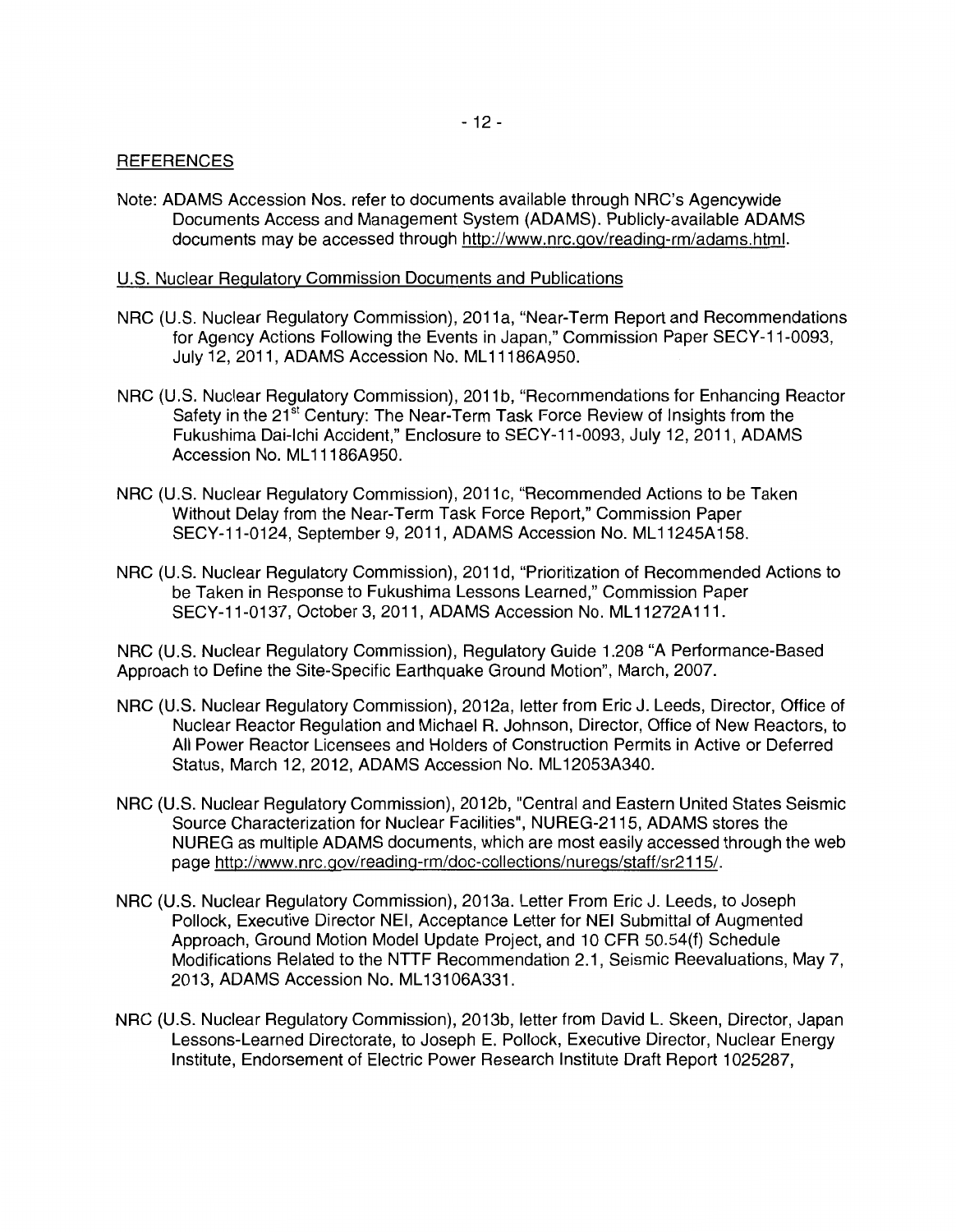"Seismic Evaluation Guidance," February 15, 2013, ADAMS Accession No. ML 12319A074.

- NRC (U.S. Nuclear Regulatory Commission), 2013c. Letter from David L. Skeen, Director, Japan Lessons-Learned Directorate to Kimberly A. Keithline (NEI), Approval of Electric Power Research Institute Ground Motion Model Review Project Final Report for Use by Central and Eastern United States Nuclear Power Plants, August 28, 2013 ADAMS Accession No. ML 13233A102.
- NRC (U.S. Nuclear Regulatory Commission), 2014. Letter from Eric J. Leeds, Director, Office of Nuclear Reactor Regulation to All Power Reactor Licensees and holders of Construction Permits in Active or Deferred Status, Seismic Screening and Prioritization Results Regarding Information Pursuant to Title 10 of the Code of Federal Regulations 50.54(f) Regarding Seismic Hazard Reevaluations for Recommendations 2.1 of the Near-Term Task Force Review of Insights, May 9, 2014, ADAMS Accession No. ML14111A147.

#### Other References

- Leeds, 1974, Letter from D. J. Leeds to George Loh (General Atomic Company), Transmittal of "Site Parameter Study GASSAR Seismic Design for General Atomic Company".
- Fisher, J. H., M. W. Barrat, J. B. Droste, and R. H. Shaver, 1988, "Michigan Basin", The Geology of North America, 2, p. 361-382.
- Entergy Nuclear Operations, Inc. (Entergy), 2011, Palisades Nuclear Plant Final Safety Analysis Report (Updated) (UFSAR), Revision 29.
- Indiana Michigan Power, 2010, Donald C Cook Nuclear Plant Units 1 and 2 Final Safety Analysis Report (Updated) (UFSAR), Revision, 23.
- McGuire, R. K., W. J. Silva, and C. J. Constantino, 2001, "Technical Basis for Revision of Regulatory Guidance on Design Ground Motions: Hazard- and Risk- Consistent Ground Motion Spectra Guidelines", NUREG/CR-6728, ADAMS stores the NUREG as multiple ADAMS documents, which are most easily accessed through the web page http://www.nrc.gov/docs/ML0131/ML013100232.html
- Electric Power Research Institute (EPRI), 2004. EPRI Report 1009684, "CEUS Ground Motion Project Final Report." Palo Alto, CA, 2004.
- Electric Power Research Institute (EPRI), 2006. EPRI Report 1014381, "Truncation of the Lognormal Distribution and Value of the Standard Deviation for Ground Motion Models in the Central and Eastern United States." Palo Alto, CA, 2006.
- Electric Power Research Institute (EPRI), 2012. EPRI Report 1025287 "Seismic Evaluation Guidance, Screening, Prioritization and Implementation Details [SPID] for the Resolution of Fukushima Near-Term Task Force Recommendation 2.1: Seismic" November 27, 2012, ADAMS Accession No. ML 12333A 170.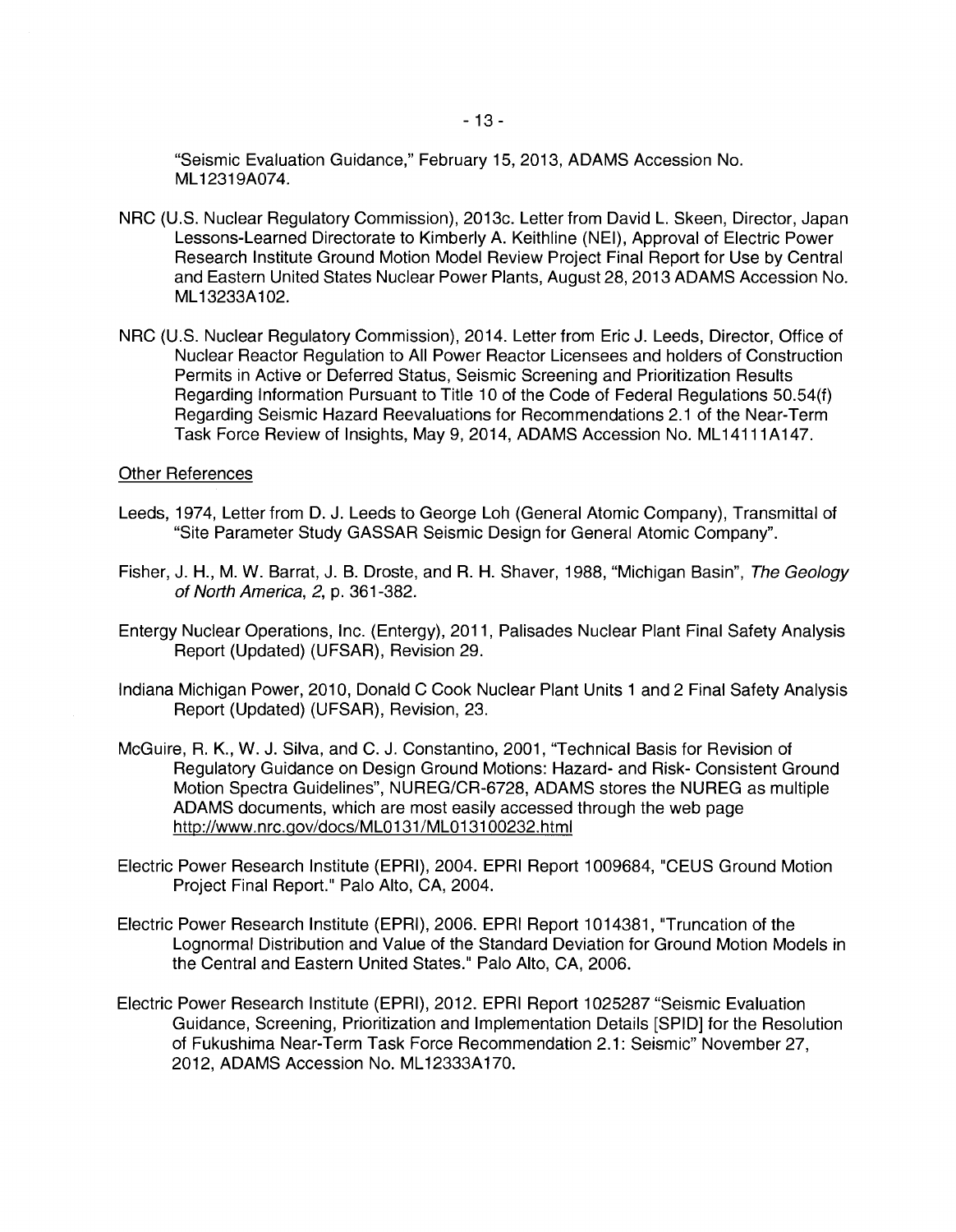- Electric Power Research Institute (EPRI), 2013. EPRI Report 3002000717 "EPRI (2004, 2006) Ground-Motion Model Review Project Final Report," Palo Alto, CA, 2013.
- Keithline, 2012, Letter from Kimberly Keithline, Senior Project Manager, NEI, to David L. Skeen, Director, Japan Lessons Learned Project Directorate, NRC, Final Draft of Industry Seismic Evaluation Guidance (EPRI 1025287), November 27, 2012, ADAMS Accession No. ML12333A168.
- Keithline, 2013, Submittal of EPRI (2004, 2006) Ground Motion Model Review Final Report, June 3, 2013, ADAMS Accession No. ML13170A378.
- Pietrangelo, 2013. Letter from A. R. Pietrangelo (NEI) to D. L. Skeen (NRC), Proposed Path Forward for NTTF Recommendation 2.1: Seismic Reevaluations, April 9, 2013, ADAMS Accession No. ML13101A379.
- Vitale, A. J. 2013, Letter from A. J. Vitale (Entergy Nuclear Operations, Inc.) to NRC, Palisades Response to NRC Request for Information Pursuant to 10 CFR 50.54(f) Regarding the Seismic Aspects of Recommendation 2.1 of the Near-Term Task Force Review of Insights from the Fukushima Dai-ichi Accident - 1.5 Year Response for CEUS Sites, September 11, 2013, ADAMS Accession No. ML 13255A052.
- Vitale, A. J. 2013, Letter from A. J. Vitale (Entergy Nuclear Operations, Inc.) to NRC, Palisades Nuclear Plant Seismic Hazard and Screening Report (CEUS Sites), Response to NRC Request for Information Pursuant to 10 CFR 50.54(f) Regarding Recommendation 2.1 of the Near-Term Task Force Review of Insights from the Fukushima Dai-ichi Accident, March 31, 2014, ADAMS Accession No. ML14090A069.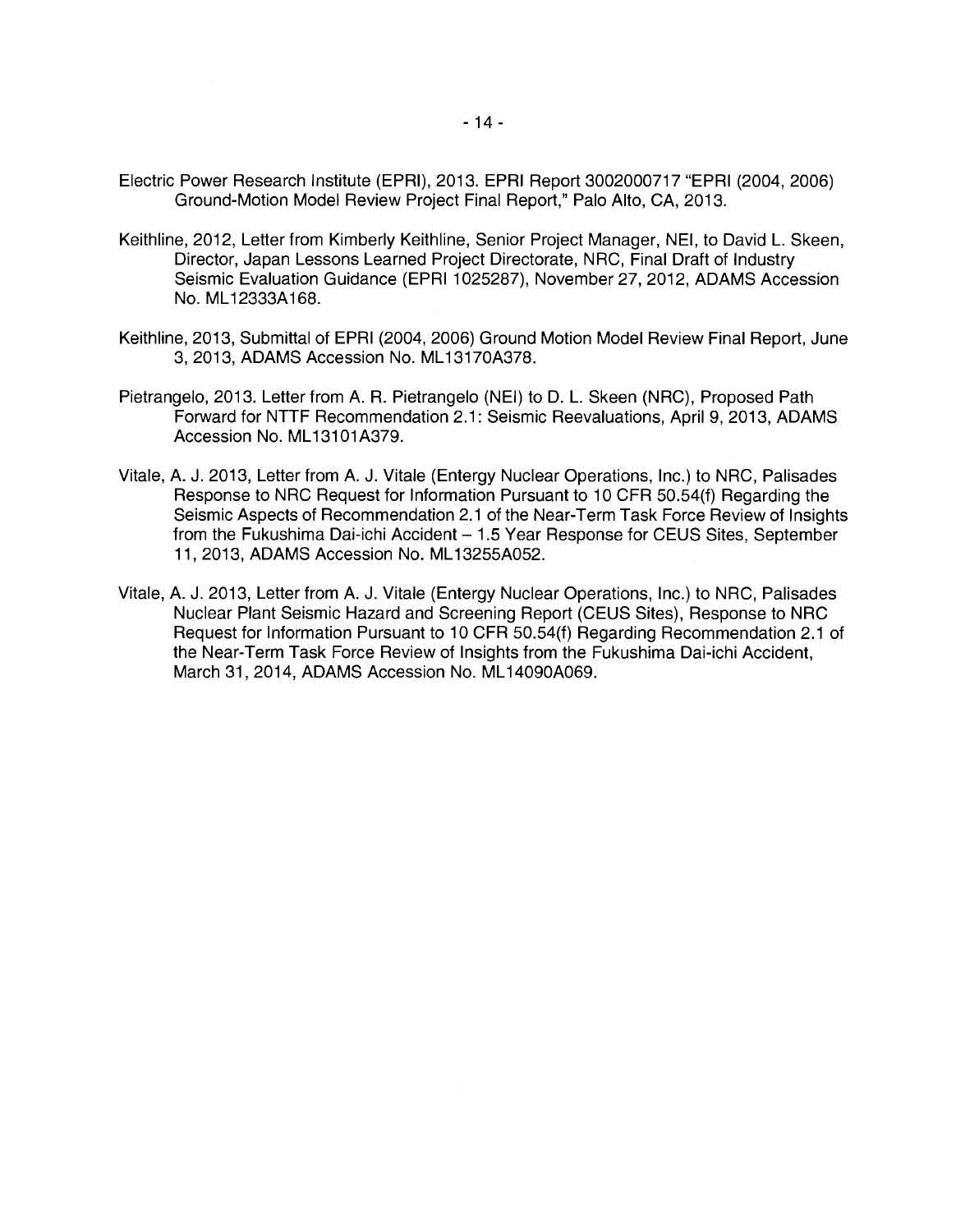

**Figure 3.3-1 Plot of Staff's and Licensee's Base Case Shear-Wave Velocity Profiles. Shallow and Deep Refer to Reference rock Depths of 148 ft (45 m) and 3,238 ft (987 m), Respective! , for the Palisades Site**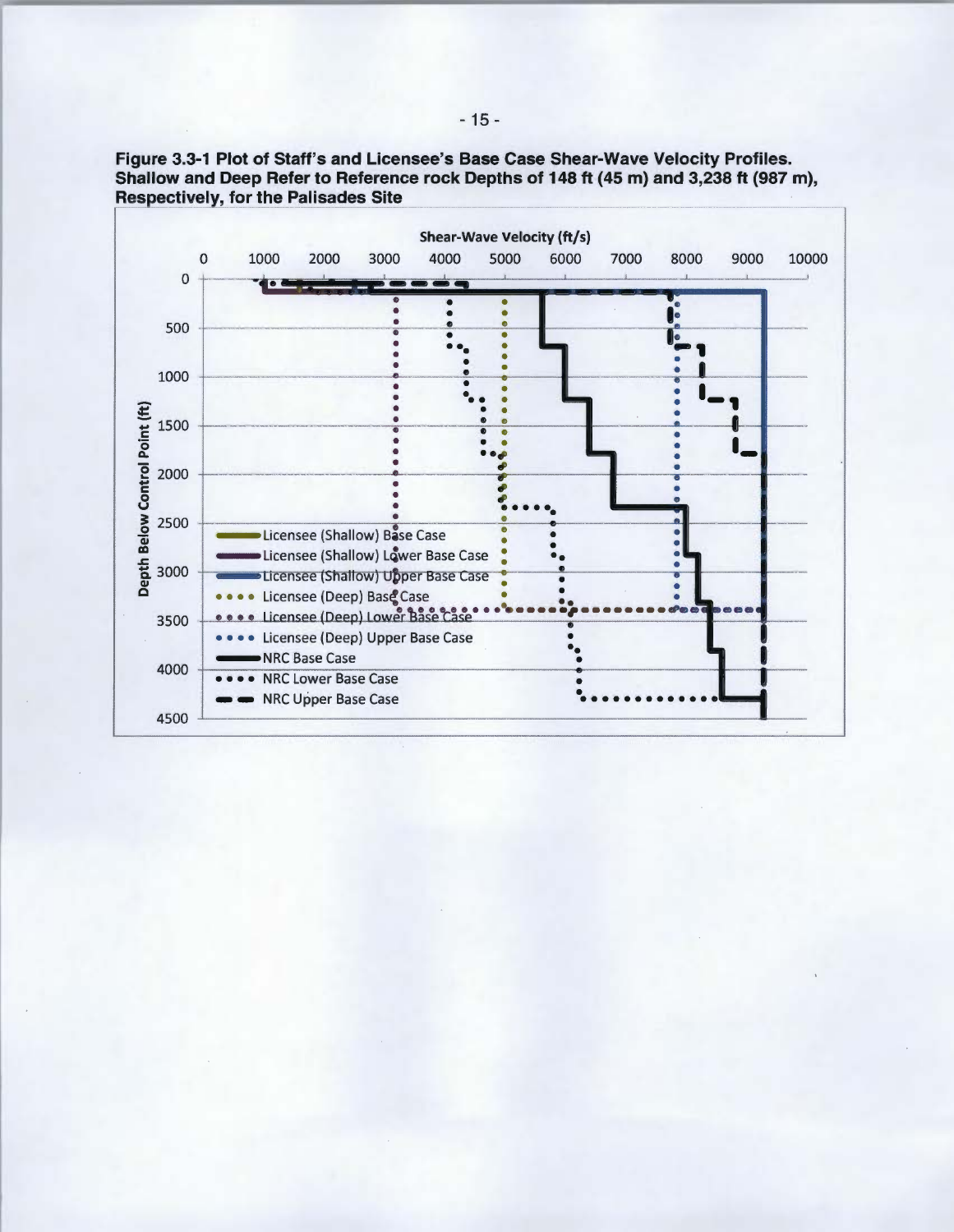

Figure 3.3- 1 Plot Comparing the Staff's and the Licensee's Median Amplification Functions and Uncertainties for the Palisades site.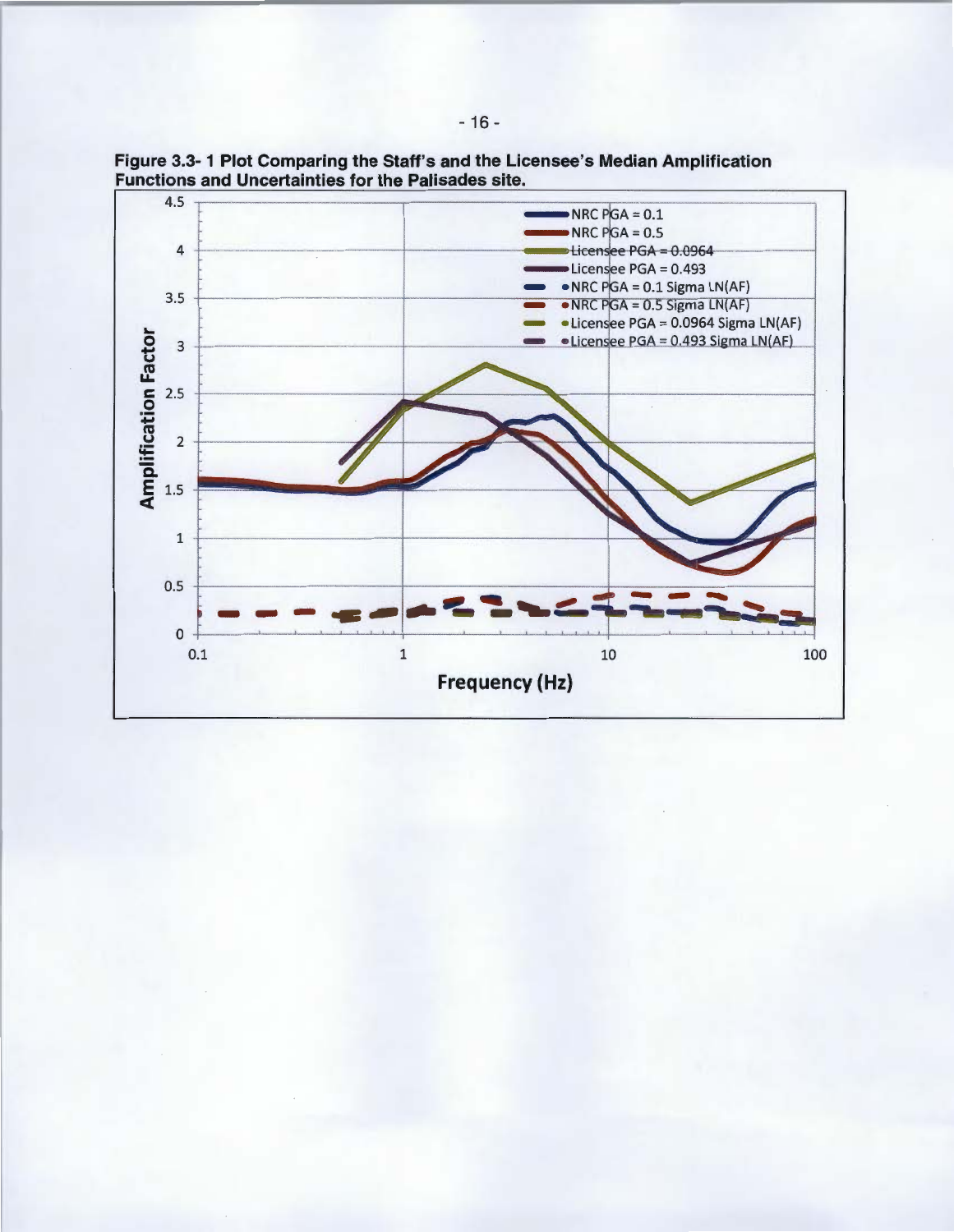

Figure 3.3-2 Plot Comparing the Staff's and the Licensee's Mean Control Point Hazard Curves at a Variety of Frequencies for the Palisades site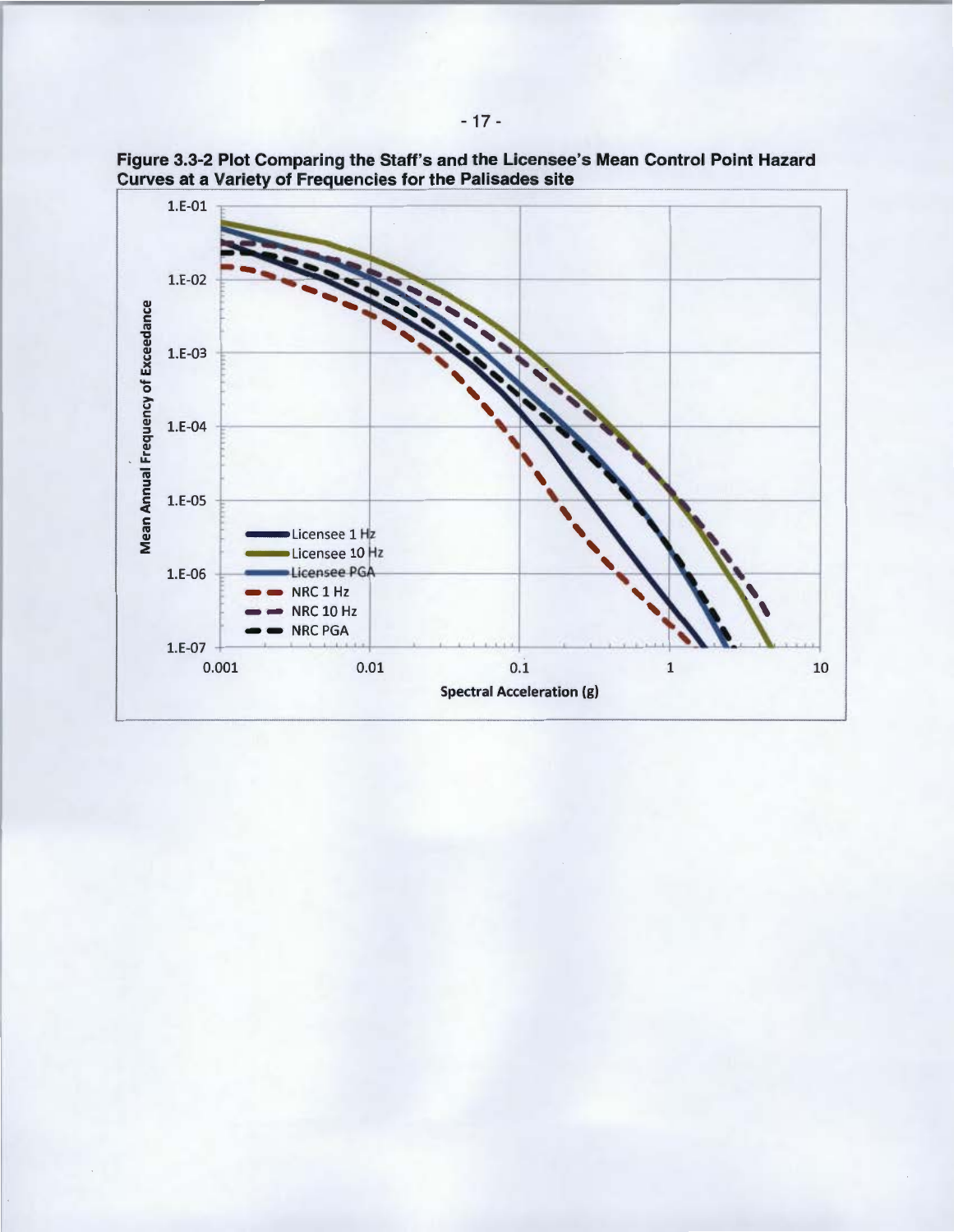

Figure 3.4-1 Comparison of the Staff's GMRS with Licensee's GMRS and the SSE for the Palisades site